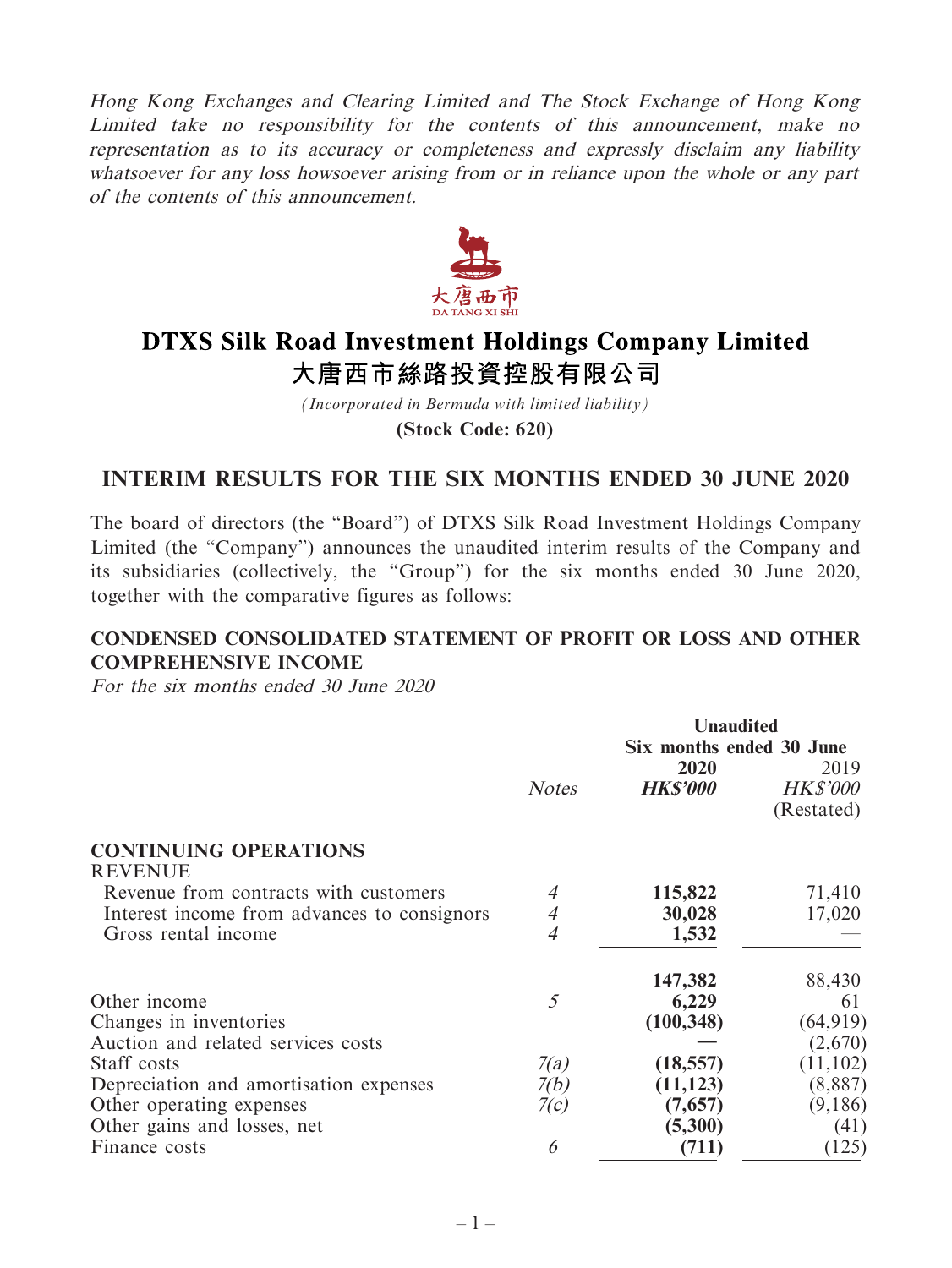|                                                                                                                                                                                     |              | <b>Unaudited</b><br>Six months ended 30 June |                                       |  |
|-------------------------------------------------------------------------------------------------------------------------------------------------------------------------------------|--------------|----------------------------------------------|---------------------------------------|--|
|                                                                                                                                                                                     | <b>Notes</b> | 2020<br><b>HK\$'000</b>                      | 2019<br><b>HK\$'000</b><br>(Restated) |  |
| PROFIT/(LOSS) BEFORE TAX FROM                                                                                                                                                       |              |                                              |                                       |  |
| <b>CONTINUING OPERATIONS</b><br>Income tax credit/(expense)                                                                                                                         | 7<br>8       | 9,915<br>1,620                               | (8, 439)<br>(391)                     |  |
| PROFIT/(LOSS) FOR THE PERIOD FROM<br><b>CONTINUING OPERATIONS</b>                                                                                                                   |              | 11,535                                       | (8, 830)                              |  |
| <b>DISCONTINUED OPERATION</b>                                                                                                                                                       |              |                                              |                                       |  |
| Profit for the period from discontinued<br>operation                                                                                                                                | 10           | 15,319                                       | 11,811                                |  |
| <b>PROFIT FOR THE PERIOD</b>                                                                                                                                                        |              | 26,854                                       | 2,981                                 |  |
| <b>OTHER COMPREHENSIVE EXPENSE</b><br>Other comprehensive expense that may be<br>reclassified to profit or loss in subsequent<br>periods:<br>Exchange differences on translation of |              |                                              |                                       |  |
| foreign operations                                                                                                                                                                  |              | (10, 646)                                    | (1, 568)                              |  |
| <b>TOTAL COMPREHENSIVE INCOME FOR</b><br><b>THE PERIOD</b>                                                                                                                          |              | 16,208                                       | 1,413                                 |  |
| Profit for the period attributable to:                                                                                                                                              |              |                                              |                                       |  |
| Owners of the parent<br>Non-controlling interests                                                                                                                                   |              | 27,664<br>(810)                              | 3,124<br>(143)                        |  |
|                                                                                                                                                                                     |              | 26,854                                       | 2,981                                 |  |
| Total comprehensive income for the period<br>attributable to:                                                                                                                       |              |                                              |                                       |  |
| Owners of the parent                                                                                                                                                                |              | 17,878                                       | 3,061                                 |  |
| Non-controlling interests                                                                                                                                                           |              | (1,670)                                      | (1,648)                               |  |
|                                                                                                                                                                                     |              | 16,208                                       | 1,413                                 |  |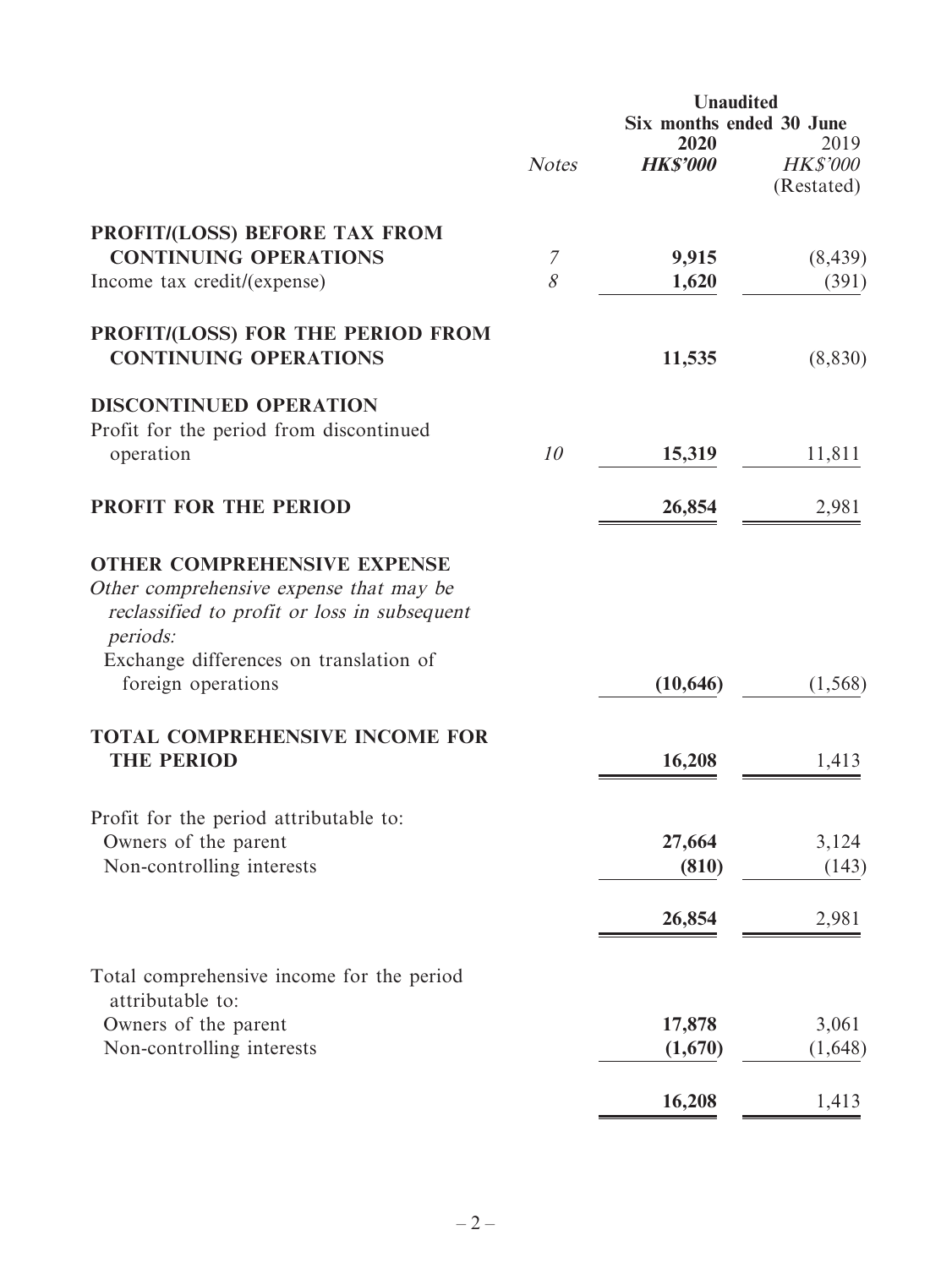|                                                                                                            |             |      | <b>Unaudited</b><br>Six months ended 30 June |
|------------------------------------------------------------------------------------------------------------|-------------|------|----------------------------------------------|
|                                                                                                            | <b>Note</b> | 2020 | 2019<br>(Restated)                           |
| <b>EARNINGS/(LOSS) PER SHARE</b><br><b>ATTRIBUTABLE TO ORDINARY EQUITY</b><br><b>HOLDERS OF THE PARENT</b> | 12          |      |                                              |
| <b>Basic</b>                                                                                               |             |      |                                              |
| For profit for the period                                                                                  |             |      | <b>HK4.14 cents</b> HK0.56 cents             |
| For profit/(loss) from continuing operations                                                               |             |      | HK1.85 cents $HK(1.56)$ cents                |
| Diluted                                                                                                    |             |      |                                              |
| For profit for the period                                                                                  |             |      | HK4.11 cents HK0.56 cents                    |
| For profit/(loss) from continuing operations                                                               |             |      | <b>HK1.83</b> cents $HK(1.56)$ cents         |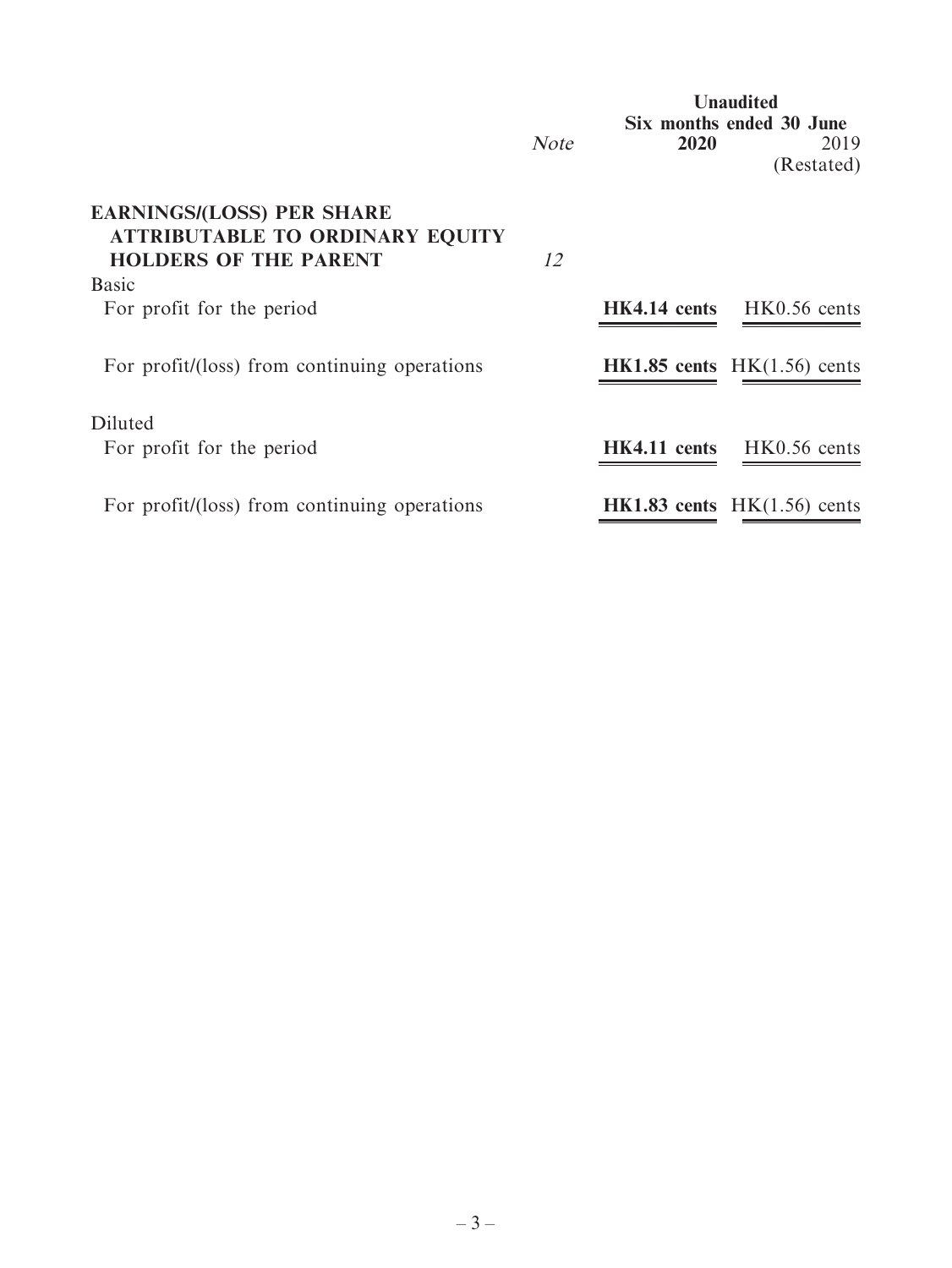# **CONDENSED CONSOLIDATED STATEMENT OF FINANCIAL POSITION**

At 30 June 2020

|                                                                                | <b>Notes</b> | 30 June<br>2020<br><b>HK\$'000</b><br>(Unaudited) | 31 December<br>2019<br><b>HK\$'000</b><br>(Audited) |
|--------------------------------------------------------------------------------|--------------|---------------------------------------------------|-----------------------------------------------------|
| <b>NON-CURRENT ASSETS</b>                                                      |              |                                                   |                                                     |
| Property, plant and equipment                                                  |              | 114,633                                           | 121,656                                             |
| Investment property                                                            |              | 48,267                                            | 52,377                                              |
| Intangible assets                                                              |              | 75,183                                            | 80,300                                              |
| Goodwill                                                                       |              | 126,267                                           | 128,563                                             |
| Deferred tax assets                                                            |              | 15,016                                            |                                                     |
| Properties under development                                                   |              | 14,530                                            |                                                     |
| Deposit                                                                        | 13           |                                                   | 63,501                                              |
| Total non-current assets                                                       |              | 393,896                                           | 446,397                                             |
| <b>CURRENT ASSETS</b>                                                          |              |                                                   |                                                     |
| Properties under development                                                   |              | 875,947                                           |                                                     |
| Completed properties held for sale                                             |              | 172,102                                           |                                                     |
| Inventories                                                                    |              | 46,655                                            | 49,019                                              |
| Trade and other receivables                                                    | 13           | 584,497                                           | 515,984                                             |
| Loans receivable                                                               |              | 184,235                                           |                                                     |
| Restricted bank deposits                                                       |              | 3,354                                             |                                                     |
| Cash and cash equivalents                                                      |              | 56,366                                            | 350,066                                             |
|                                                                                |              | 1,923,156                                         | 915,069                                             |
| Assets of a disposal group classified as<br>held for sale                      |              |                                                   | 32,540                                              |
| Total current assets                                                           |              | 1,923,156                                         | 947,609                                             |
| <b>CURRENT LIABILITIES</b>                                                     |              |                                                   |                                                     |
| Trade and other payables                                                       | 14           | 334,033                                           | 51,329                                              |
| Contract liabilities                                                           |              | 3,949                                             |                                                     |
| Interest-bearing bank and other borrowings                                     |              | 698,425                                           |                                                     |
| Tax liabilities                                                                |              | 74,135                                            | 9,223                                               |
|                                                                                |              | 1,110,542                                         | 60,552                                              |
| Liabilities directly associated with the assets<br>classified as held for sale |              |                                                   | 31,103                                              |
|                                                                                |              |                                                   |                                                     |
| Total current liabilities                                                      |              | 1,110,542                                         | 91,655                                              |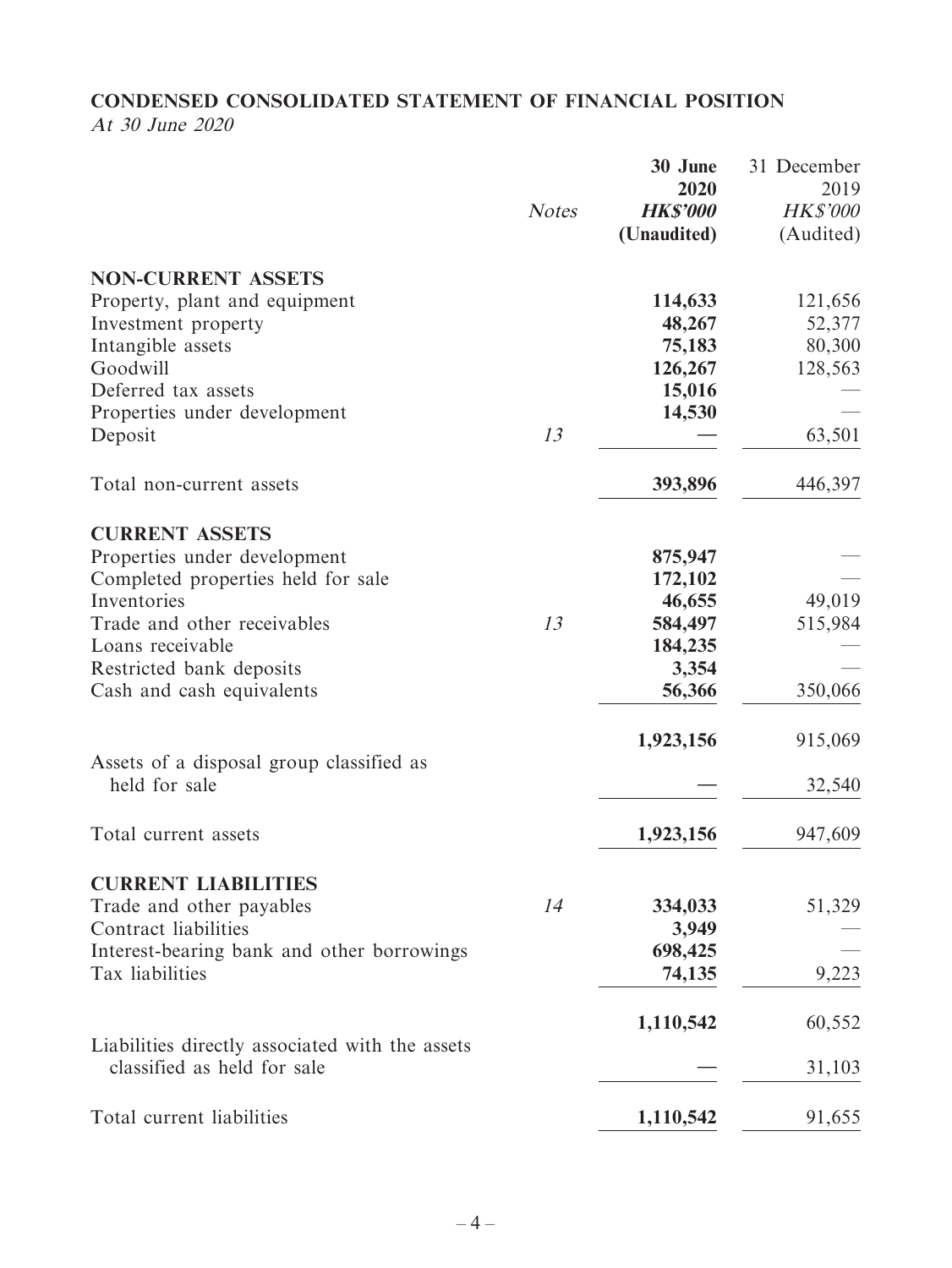|                                                        |             | 30 June                 | 31 December             |
|--------------------------------------------------------|-------------|-------------------------|-------------------------|
|                                                        | <b>Note</b> | 2020<br><b>HK\$'000</b> | 2019<br><b>HK\$'000</b> |
|                                                        |             | (Unaudited)             | (Audited)               |
|                                                        |             |                         |                         |
| <b>NET CURRENT ASSETS</b>                              |             | 812,614                 | 855,954                 |
| <b>TOTAL ASSETS LESS CURRENT</b><br><b>LIABILITIES</b> |             | 1,206,510               | 1,302,351               |
| <b>NON-CURRENT LIABILITIES</b>                         |             |                         |                         |
| Other payables                                         | 14          | 3,934                   | 8,602                   |
| Deferred tax liabilities                               |             | 18,875                  | 20,932                  |
| Total non-current liabilities                          |             | 22,809                  | 29,534                  |
| Net assets                                             |             | 1,183,701               | 1,272,817               |
| <b>EQUITY</b>                                          |             |                         |                         |
| Equity attributable to owners of the parent            |             |                         |                         |
| Share capital                                          |             | 333,742                 | 333,730                 |
| Reserves                                               |             | 771,767                 | 931,277                 |
|                                                        |             | 1,105,509               | 1,265,007               |
| Non-controlling interests                              |             | 78,192                  | 7,810                   |
| Total equity                                           |             | 1,183,701               | 1,272,817               |
|                                                        |             |                         |                         |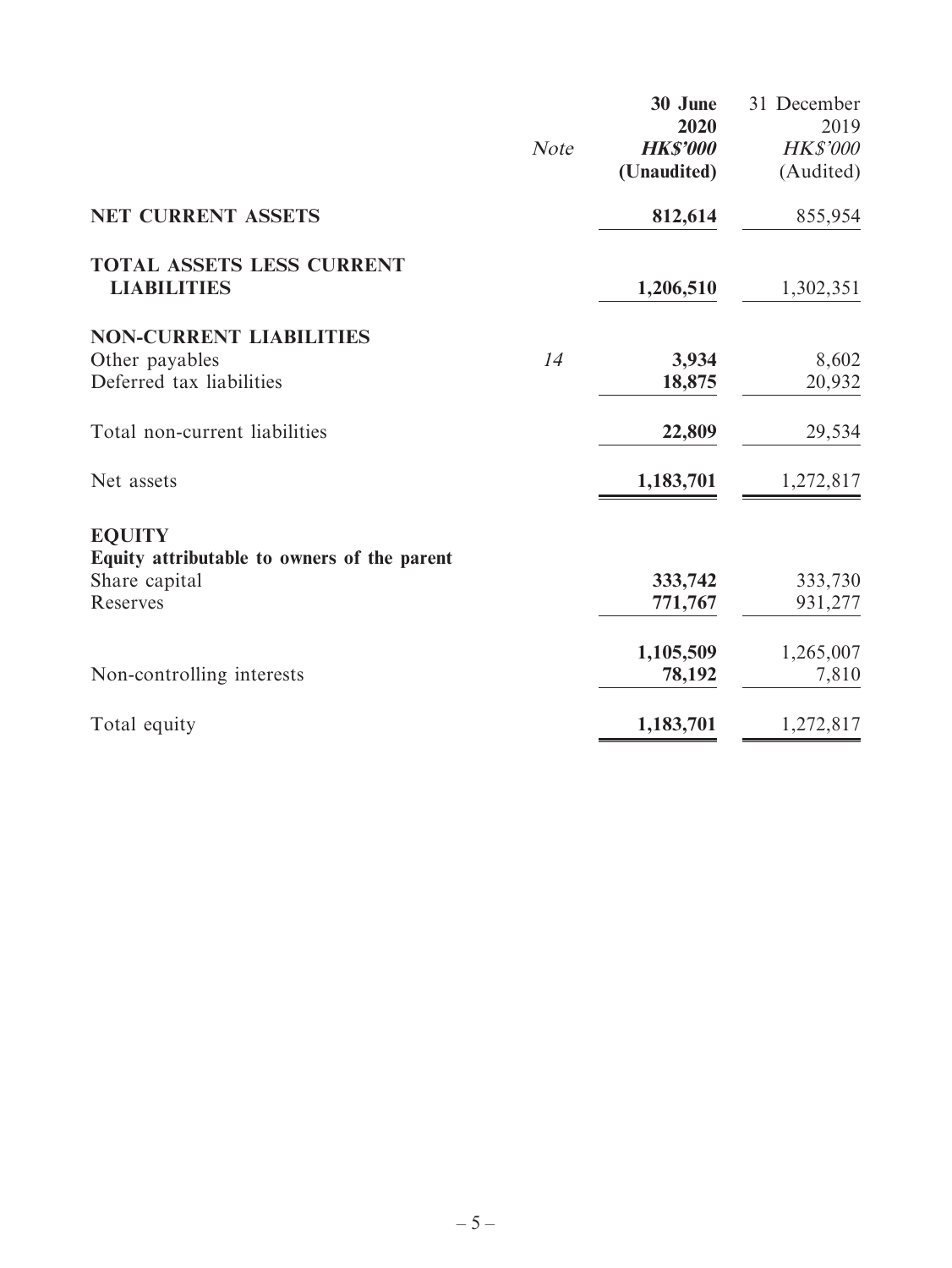### **NOTES TO CONDENSED INTERIM FINANCIAL INFORMATION**

#### **1. CORPORATE AND GROUP INFORMATION**

DTXS Silk Road Investment Holdings Company Limited was incorporated in Bermuda as an exempted company with limited liability and its shares are listed on The Stock Exchange of Hong Kong Limited (the "Stock Exchange").

During the period, the Group were involved in the following principal activities:

- provision of auction and related services;
- production and sale of wines;
- trading of merchandise;
- sale and leasing of vessels, provision of marine engineering, vessel management and related services (disposed of during the current period); and
- property investment and development.

#### **2. BASIS OF PREPARATION AND ACCOUNTING POLICIES**

The unaudited condensed interim financial information for the six months ended 30 June 2020 has been prepared in accordance with Hong Kong Accounting Standard ("HKAS") 34 Interim Financial Reporting issued by the Hong Kong Institute of Certified Public Accountants (the "HKICPA") and the applicable disclosure requirements of Appendix 16 of the Rules Governing the Listing of Securities on the Stock Exchange (the "Listing Rules").

The unaudited condensed interim financial information does not include all the information and disclosures required in the annual consolidated financial statements, and should be read in conjunction with the Group's annual consolidated financial statements for the year ended 31 December 2019.

As disclosed in note 9 to the condensed interim financial information, a business combination under common control was completed during the six months ended 30 June 2020, where the business acquired in the business combination and the Company are both ultimately controlled by 大唐西市文 化產業投資集團有限公司 ("DTXS Investments"). Under the pooling-of-interests method, the net assets of the combining entities are consolidated using the existing book values from DTXS Investments' perspective. No adjustments are made to reflect fair values, or recognise any new assets or liabilities as a result of the business combination under common control and no amount is recognised in respect of goodwill. The condensed consolidated statement of profit or loss and other comprehensive income of the Group includes the results of the acquired business from the date when the acquiring company obtains control of the acquired business. No restatement was made for periods prior to the business combination under common control effected during the period ended 30 June 2020.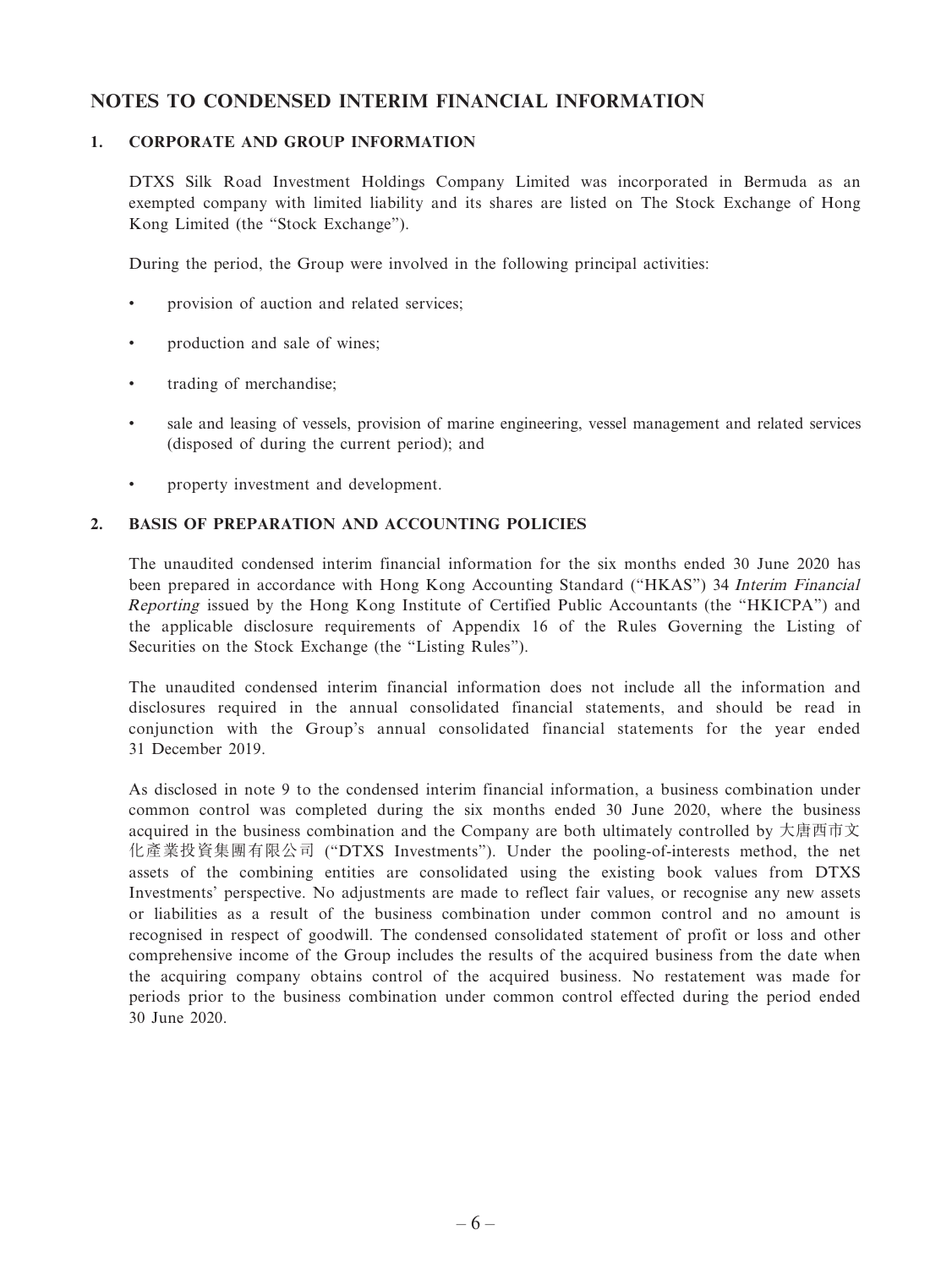The accounting policies adopted in the preparation of the unaudited condensed interim financial information are consistent with those applied in the preparation of the Group's annual consolidated financial statements for the year ended 31 December 2019 which have been prepared in accordance with Hong Kong Financial Reporting Standards ("HKFRSs") (which include all Hong Kong Financial Reporting Standards, HKASs and Interpretations) issued by the HKICPA, except for the adoption of the following revised HKFRSs for the first time for the current period's financial information:

| Amendments to HKFRS 3           | Definition of a Business                                 |
|---------------------------------|----------------------------------------------------------|
| Amendments to HKFRS 9,          | Interest Rate Benchmark Reform                           |
| HKAS 39 and HKFRS 7             |                                                          |
| Amendments to HKFRS 16          | <i>Covid-19-Related Rent Concessions</i> (early adopted) |
| Amendments to HKAS 1 and HKAS 8 | Definition of Material                                   |

Other than as explained below regarding the impact of Amendments to HKFRS 3 Definition of a Business, Amendments to HKAS 1 and HKAS 8 Definition of Material and Amendments to HKFRS 16 Covid-19-Related Rent Concessions, the new and revised standards are not relevant to the preparation of this unaudited condensed interim financial information.

Amendments to HKFRS 3 clarify and provide additional guidance on the definition of a business. The amendments clarify that for an integrated set of activities and assets to be considered a business, it must include, at a minimum, an input and a substantive process that together significantly contribute to the ability to create output. A business can exist without including all of the inputs and processes needed to create outputs. The amendments remove the assessment of whether market participants are capable of acquiring the business and continue to produce outputs. Instead, the focus is on whether acquired inputs and acquired substantive processes together significantly contribute to the ability to create outputs. The amendments have also narrowed the definition of outputs to focus on goods or services provided to customers, investment income or other income from ordinary activities. Furthermore, the amendments provide guidance to assess whether an acquired process is substantive and introduce an optional fair value concentration test to permit a simplified assessment of whether an acquired set of activities and assets is not a business. The Group has applied the amendments prospectively to transactions or other events that occurred on or after 1 January 2020. The amendments did not have any impact on the financial position and performance of the Group.

Amendment to HKFRS 16 provides a practical expedient for lessees to elect not to apply lease modification accounting for rent concessions arising as a direct consequence of the covid-19 pandemic. The practical expedient applies only to rent concessions occurring as a direct consequence of the covid-19 pandemic and only if (i) the change in lease payments results in revised consideration for the lease that is substantially the same as, or less than, the consideration for the lease immediately preceding the change; (ii) any reduction in lease payments affects only payments originally due on or before 30 June 2021; and (iii) there is no substantive change to other terms and conditions of the lease. The amendment is effective retrospectively for annual periods beginning on or after 1 June 2020 with earlier application permitted.

During the period ended 30 June 2020, certain monthly lease payments for a lease of the Group's office properties has been reduced by the lessor as a result of the covid-19 pandemic and there are no other changes to the terms of the leases. The Group has early adopted the amendment on 1 January 2020 and elected not to apply lease modification accounting for all rent concessions granted by the lessors as a result of the covid-19 pandemic during the period ended 30 June 2020. The amendments did not have significant impact on the Group's unaudited condensed interim financial information.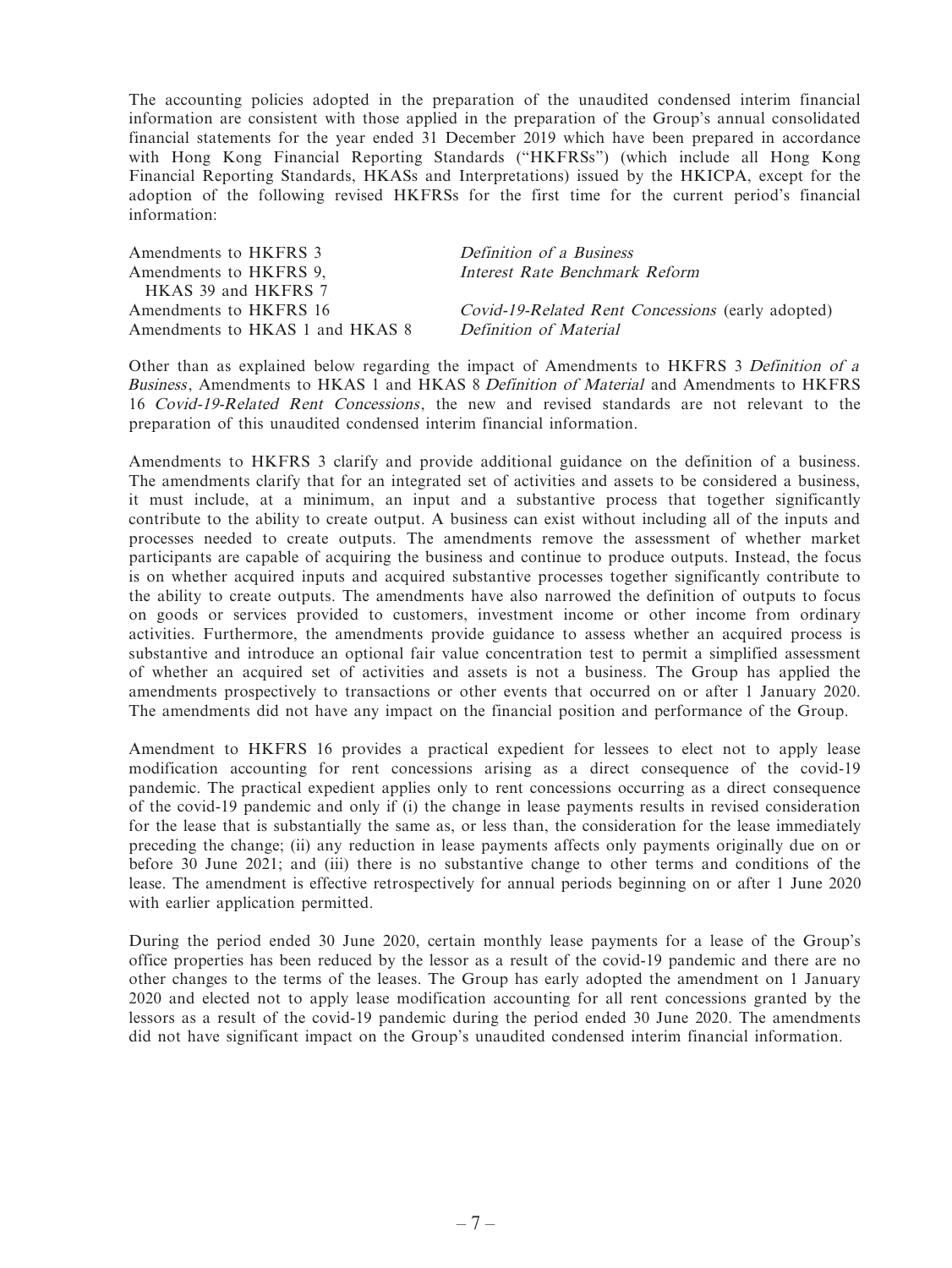Amendments to HKAS 1 and HKAS 8 provide a new definition of material. The new definition states that information is material if omitting, misstating or obscuring it could reasonably be expected to influence decisions that the primary users of general purpose financial statements make on the basis of those financial statements. The amendments clarify that materiality will depend on the nature or magnitude of information. The amendments did not have any impact on the Group's unaudited condensed interim financial information.

#### **3. OPERATING SEGMENT INFORMATION**

The Group manages its businesses by division. Segment information is disclosed in a manner consistent with the way in which information is reported internally to the Group's Chief Operating Decision Maker ("CODM"), being the executive directors of the Company, for the purposes of performance assessment and resources allocation.

During the period, the Group has four reportable segments for the continuing operations as follows:

| • Arts and Cultural Division — | mainly represents auction business and sale of antiques, art     |
|--------------------------------|------------------------------------------------------------------|
|                                | financing business and Art Central Business District business    |
|                                | $(*ACBD$ business")                                              |
| • Winery Division              | mainly represents operation of vineyard, production and sale of  |
|                                | wines and related business                                       |
| • e-Commerce Division          | - mainly represents trading of merchandise (including electronic |
|                                | devices, cosmetics and other consumer products) and provision of |
|                                | related services                                                 |
| • Property Development         | mainly represents the property investment and property           |
| Division                       | development business (acquired during the period ended 30 June   |
|                                | 2020)                                                            |

No operating segments have been aggregated in arriving at the reportable segments of the Group.

Intersegment sales and transfers are transacted with reference to the selling prices used for sales made to third parties at the then prevailing market prices.

#### **(a) Segment results**

During the period ended 30 June 2020, for performance assessment and resource allocation, the CODM focused on segment revenue and results attributable to each segment, which is measured by reference to respective segments' results before tax. No analysis of the Group's assets and liabilities is regularly provided to the CODM for review.

The accounting policies of the operating segments are the same as the Group's accounting policies. Segment results represent the profit/loss of each segment without allocation of central administration costs, directors' remuneration and gain/loss on disposal of subsidiaries.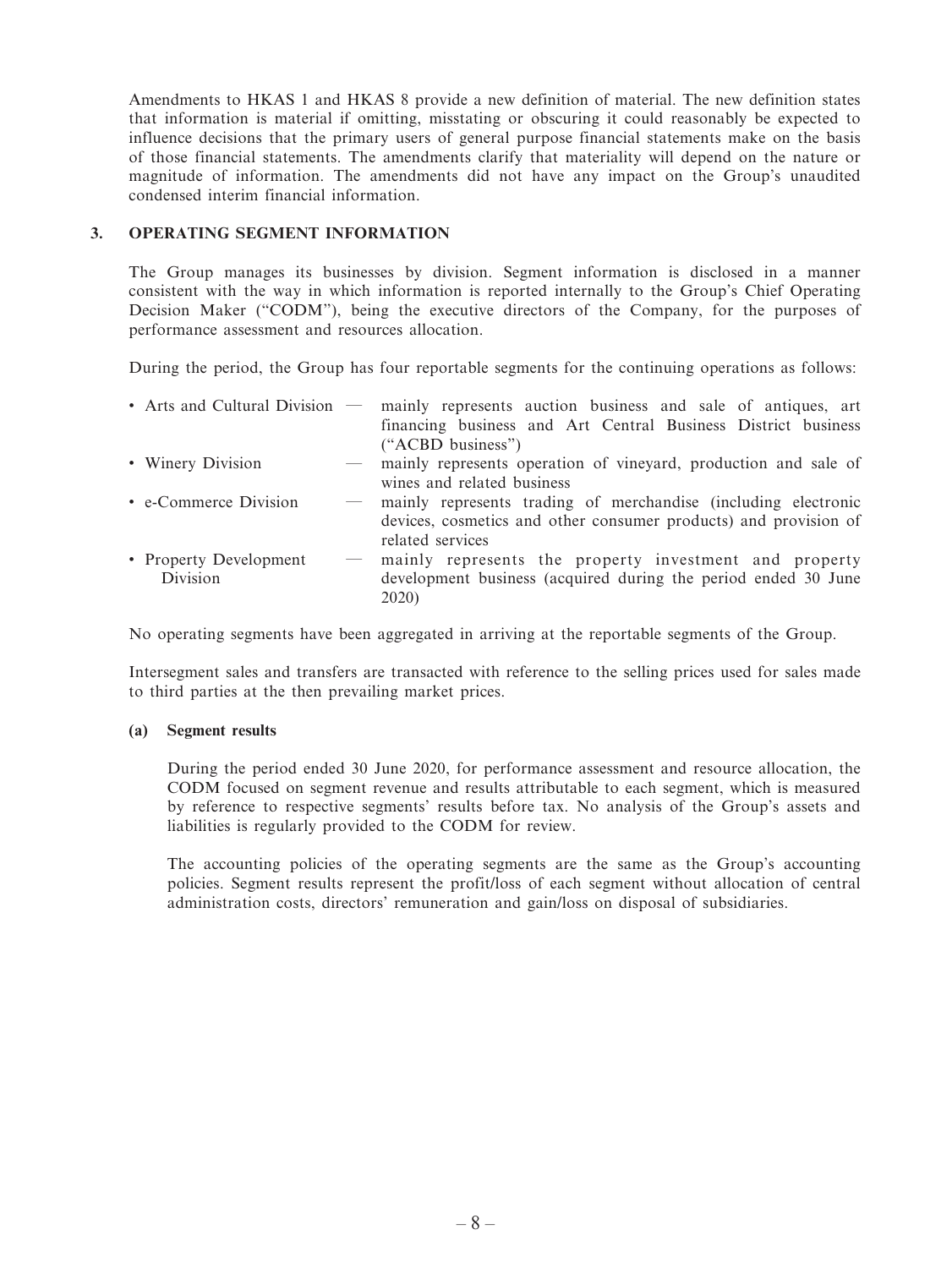#### **Continuing operations**

#### **For the six months ended 30 June 2020**

|                                                                     | Arts and<br>Cultural<br><b>Division</b><br><b>HKS'000</b><br>(Unaudited) | Winery<br><b>Division</b><br><b>HKS'000</b><br>(Unaudited) | e-Commerce<br><b>Division</b><br><b>HKS'000</b><br>(Unaudited) | <b>Property</b><br>Development<br><b>Division</b><br><b>HKS'000</b><br>(Unaudited) | <b>Eliminations</b><br><b>HKS'000</b><br>(Unaudited) | Consolidated<br><b>HKS'000</b><br>(Unaudited) |
|---------------------------------------------------------------------|--------------------------------------------------------------------------|------------------------------------------------------------|----------------------------------------------------------------|------------------------------------------------------------------------------------|------------------------------------------------------|-----------------------------------------------|
| Segment revenue                                                     |                                                                          |                                                            |                                                                |                                                                                    |                                                      |                                               |
| Revenue from external customers<br>Interest income from advances to | 14,720                                                                   | 290                                                        | 102,057                                                        | 287                                                                                |                                                      | 117,354                                       |
| consignors                                                          | 30,028                                                                   |                                                            |                                                                |                                                                                    |                                                      | 30,028                                        |
| Intersegment sales                                                  |                                                                          |                                                            | 10                                                             |                                                                                    | (10)                                                 |                                               |
| Revenue from continuing operations                                  | 44,748                                                                   | 290                                                        | 102,067                                                        | 287                                                                                | (10)                                                 | 147,382                                       |
| Segment results*                                                    | 28,263                                                                   | (1,123)                                                    | 279                                                            | (2,124)                                                                            |                                                      | 25,295                                        |
| Reconciliation:                                                     |                                                                          |                                                            |                                                                |                                                                                    |                                                      |                                               |
| Unallocated other income<br>Unallocated other gains and losses      |                                                                          |                                                            |                                                                |                                                                                    |                                                      | 2,724<br>(469)                                |
| Unallocated corporate and other                                     |                                                                          |                                                            |                                                                |                                                                                    |                                                      |                                               |
| expenses                                                            |                                                                          |                                                            |                                                                |                                                                                    |                                                      | (17, 635)                                     |
| Profit before tax for the period from<br>continuing operations      |                                                                          |                                                            |                                                                |                                                                                    |                                                      | 9,915                                         |
|                                                                     |                                                                          |                                                            |                                                                |                                                                                    |                                                      |                                               |

For the six months ended 30 June 2019 (restated)

|                                                                     | Arts and<br>Cultural<br>Division<br><b>HK\$'000</b><br>(Unaudited) | Winery<br>Division<br><b>HK\$'000</b><br>(Unaudited) | e-Commerce<br>Division<br><b>HK\$'000</b><br>(Unaudited) | Eliminations<br><b>HK\$'000</b><br>(Unaudited) | Consolidated<br><b>HK\$'000</b><br>(Unaudited) |
|---------------------------------------------------------------------|--------------------------------------------------------------------|------------------------------------------------------|----------------------------------------------------------|------------------------------------------------|------------------------------------------------|
| Segment revenue                                                     |                                                                    |                                                      |                                                          |                                                |                                                |
| Revenue from external customers<br>Interest income from advances to | 4,083                                                              | 1,431                                                | 65,896                                                   |                                                | 71,410                                         |
| consignors                                                          | 17,020                                                             |                                                      |                                                          |                                                | 17,020                                         |
| Intersegment sales                                                  |                                                                    | 316                                                  |                                                          | (316)                                          |                                                |
| Revenue from continuing operations                                  | 21,103                                                             | 1,747                                                | 65,896                                                   | (316)                                          | 88,430                                         |
| Segment results*                                                    | 5,215                                                              | (499)                                                | 389                                                      |                                                | 5,105                                          |
| Reconciliation:                                                     |                                                                    |                                                      |                                                          |                                                |                                                |
| Unallocated other gains and losses                                  |                                                                    |                                                      |                                                          |                                                | 1                                              |
| Unallocated corporate and other<br>expenses                         |                                                                    |                                                      |                                                          |                                                | (13, 545)                                      |
| Loss before tax for the period from<br>continuing operations        |                                                                    |                                                      |                                                          |                                                | (8, 439)                                       |
|                                                                     |                                                                    |                                                      |                                                          |                                                |                                                |

\* Segment results are before tax.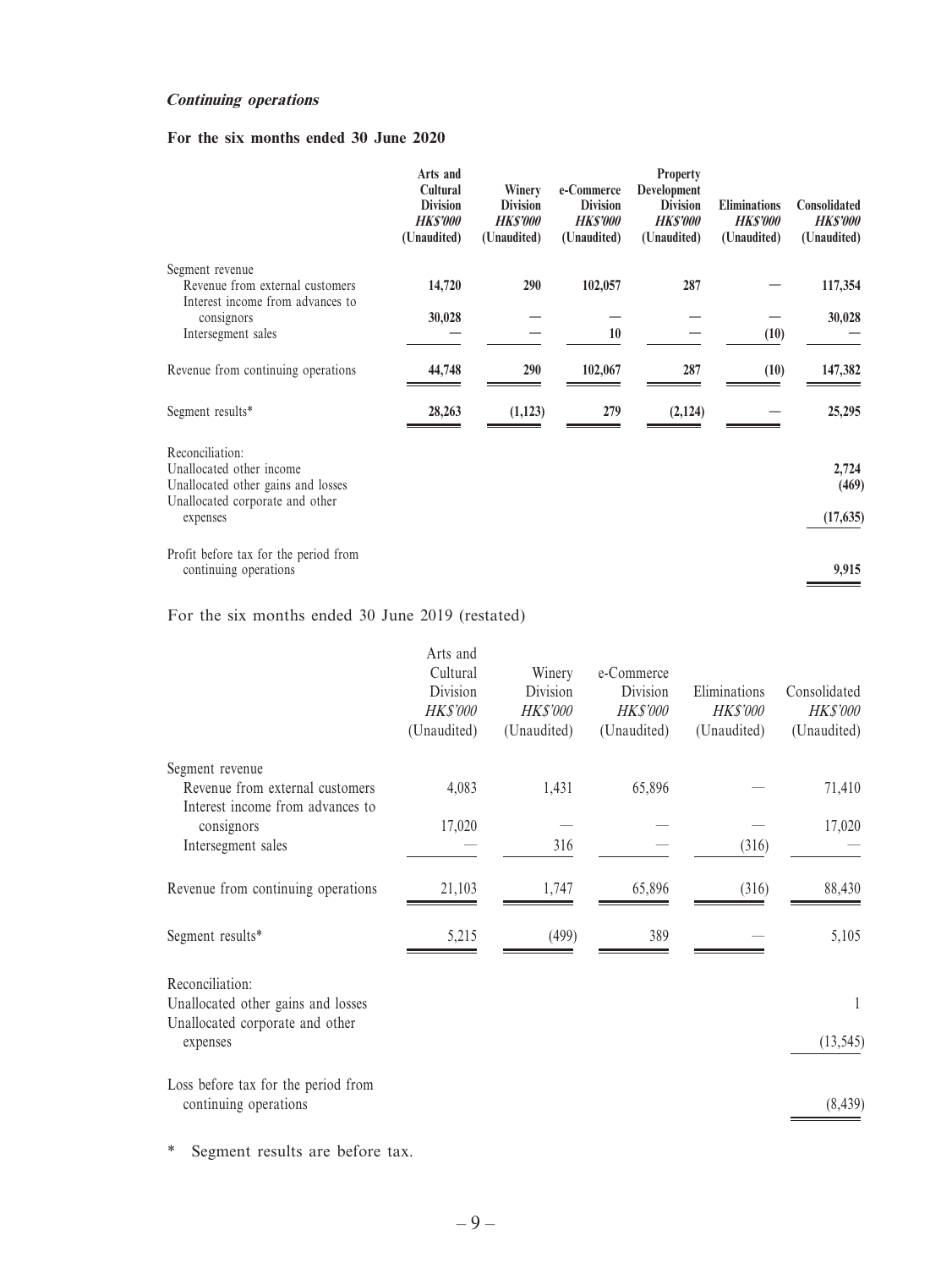#### **(b) Geographical information**

The Group's operations are located in Hong Kong, Mainland China and France. The following table sets out information about the geographical locations of (i) the Group's revenue from continuing operations from external customers for the periods ended 30 June 2020 and 2019; and (ii) the Group's property, plant and equipment, investment property, properties under development, goodwill and intangible assets ("specified non-current assets") as at 30 June 2020 and 31 December 2019. The geographical location of customers is based on the location at which services were provided and goods are delivered and title has passed. The geographical location of property, plant and equipment, investment property and properties under development is based on the physical location of the assets and the geographical location of goodwill and intangible assets is based on the location of the respective business operations.

|                | <b>Revenue from</b> |                    |                    | <b>Specified</b> |  |
|----------------|---------------------|--------------------|--------------------|------------------|--|
|                |                     | external customers | non-current assets |                  |  |
|                |                     | Six months ended   |                    | as at            |  |
|                | 30 June             | 30 June            | 30 June            | 31 December      |  |
|                | 2020                | 2019               | 2020               | 2019             |  |
|                | <b>HKS'000</b>      | <i>HK\$'000</i>    | <b>HKS'000</b>     | <i>HK\$'000</i>  |  |
|                | (Unaudited)         | (Unaudited)        | (Unaudited)        | (Audited)        |  |
|                |                     | (Restated)         |                    |                  |  |
| Hong Kong      | 137,670             | 78,442             | 12,159             | 16,769           |  |
| Mainland China | 9,582               | 9.977              | 345,656            | 344,424          |  |
| France         | <b>130</b>          | 11                 | 21,065             | 21,703           |  |
|                | 147,382             | 88,430             | 378,880            | 382,896          |  |
|                |                     |                    |                    |                  |  |

#### **4. REVENUE**

An analysis of revenue from continuing operations is as follows:

|                                                                                                              | Six months ended 30 June |                 |  |
|--------------------------------------------------------------------------------------------------------------|--------------------------|-----------------|--|
|                                                                                                              | 2020                     | 2019            |  |
|                                                                                                              | <b>HKS'000</b>           | <b>HK\$'000</b> |  |
|                                                                                                              | (Unaudited)              | (Unaudited)     |  |
|                                                                                                              |                          | (Restated)      |  |
| Revenue from contracts with customers                                                                        |                          |                 |  |
| Sale of merchandise                                                                                          | 102,347                  | 67,327          |  |
| Auction and related services                                                                                 | 13,475                   | 4,083           |  |
|                                                                                                              | 115,822                  | 71,410          |  |
| Revenue from other sources                                                                                   |                          |                 |  |
| Interest income from advances to consignors<br>Gross rental income from investment property operating leases | 30,028                   | 17,020          |  |
| — with fixed lease payments                                                                                  | 1,532                    |                 |  |
|                                                                                                              | 31,560                   | 17,020          |  |
| Total revenue                                                                                                | 147,382                  | 88,430          |  |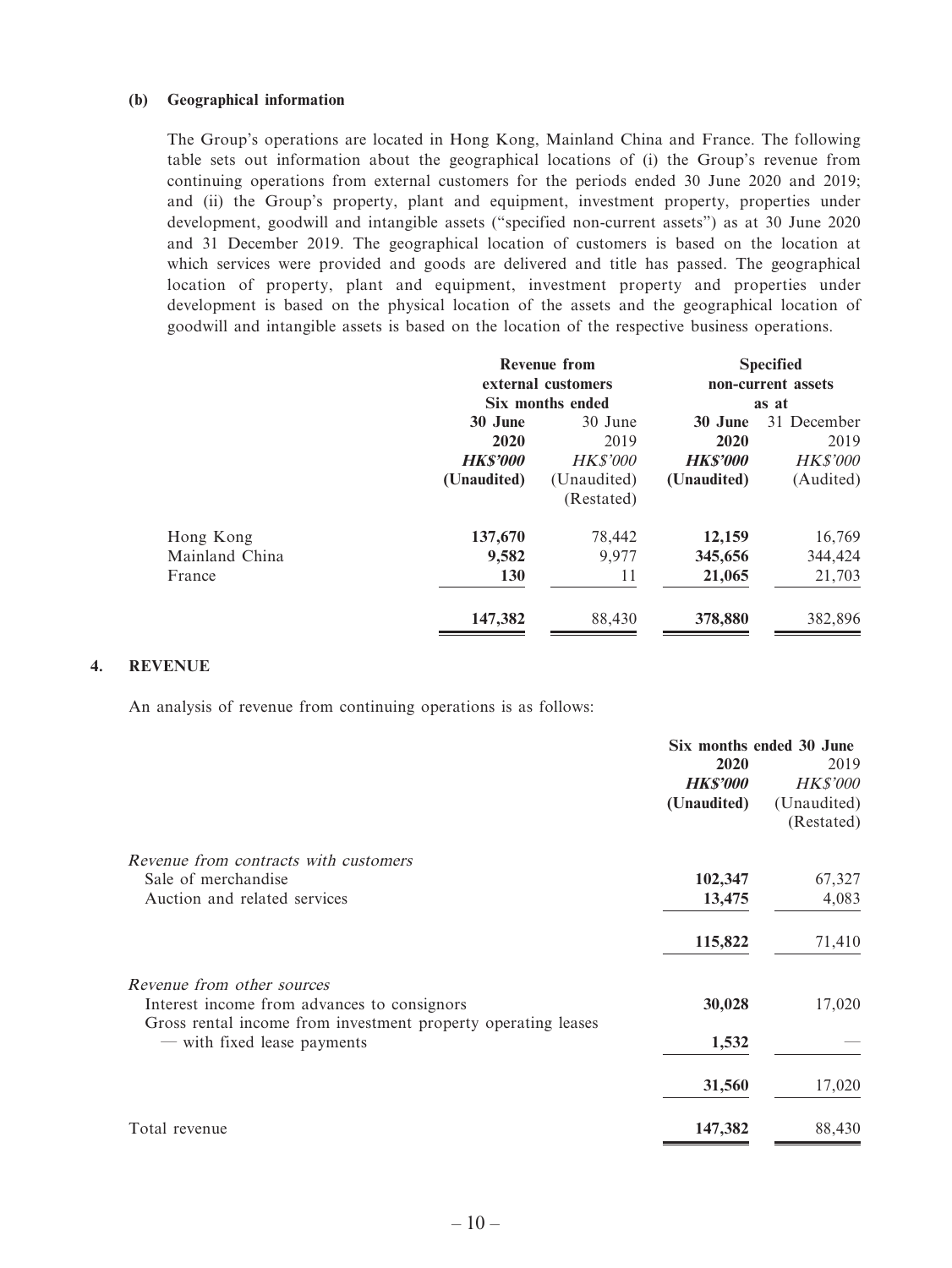#### **Disaggregation of revenue information:**

#### **For the six months ended 30 June 2020**

| <b>Segments</b>                                   | Arts and<br><b>Cultural</b><br><b>Division</b><br><b>HKS'000</b><br>(Unaudited) | <b>Winery</b><br><b>Division</b><br><b>HKS'000</b><br>(Unaudited) | e-Commerce<br><b>Division</b><br><b>HKS'000</b><br>(Unaudited) | <b>Total</b><br><b>HK\$'000</b><br>(Unaudited) |
|---------------------------------------------------|---------------------------------------------------------------------------------|-------------------------------------------------------------------|----------------------------------------------------------------|------------------------------------------------|
| Types of goods or services<br>Sale of merchandise |                                                                                 | <b>290</b>                                                        | 102,057                                                        | 102,347                                        |
| Auction and related services                      | 13,475                                                                          |                                                                   |                                                                | 13,475                                         |
| Total                                             | 13,475                                                                          | 290                                                               | 102,057                                                        | 115,822                                        |

For the six months ended 30 June 2019 (restated)

|                              | Arts and        |                 |                 |                 |
|------------------------------|-----------------|-----------------|-----------------|-----------------|
|                              | Cultural        | Winery          | e-Commerce      |                 |
| <b>Segments</b>              | Division        | Division        | Division        | Total           |
|                              | <b>HK\$'000</b> | <b>HK\$'000</b> | <b>HK\$'000</b> | <b>HK\$'000</b> |
|                              | (Unaudited)     | (Unaudited)     | (Unaudited)     | (Unaudited)     |
| Types of goods or services   |                 |                 |                 |                 |
| Sale of merchandise          |                 | 1,431           | 65,896          | 67,327          |
| Auction and related services | 4,083           |                 |                 | 4,083           |
| Total                        | 4,083           | 1,431           | 65,896          | 71,410          |

All revenue from contracts with customers is recognised at the point in time when the control of the assets is transferred or the services are provided to the customers.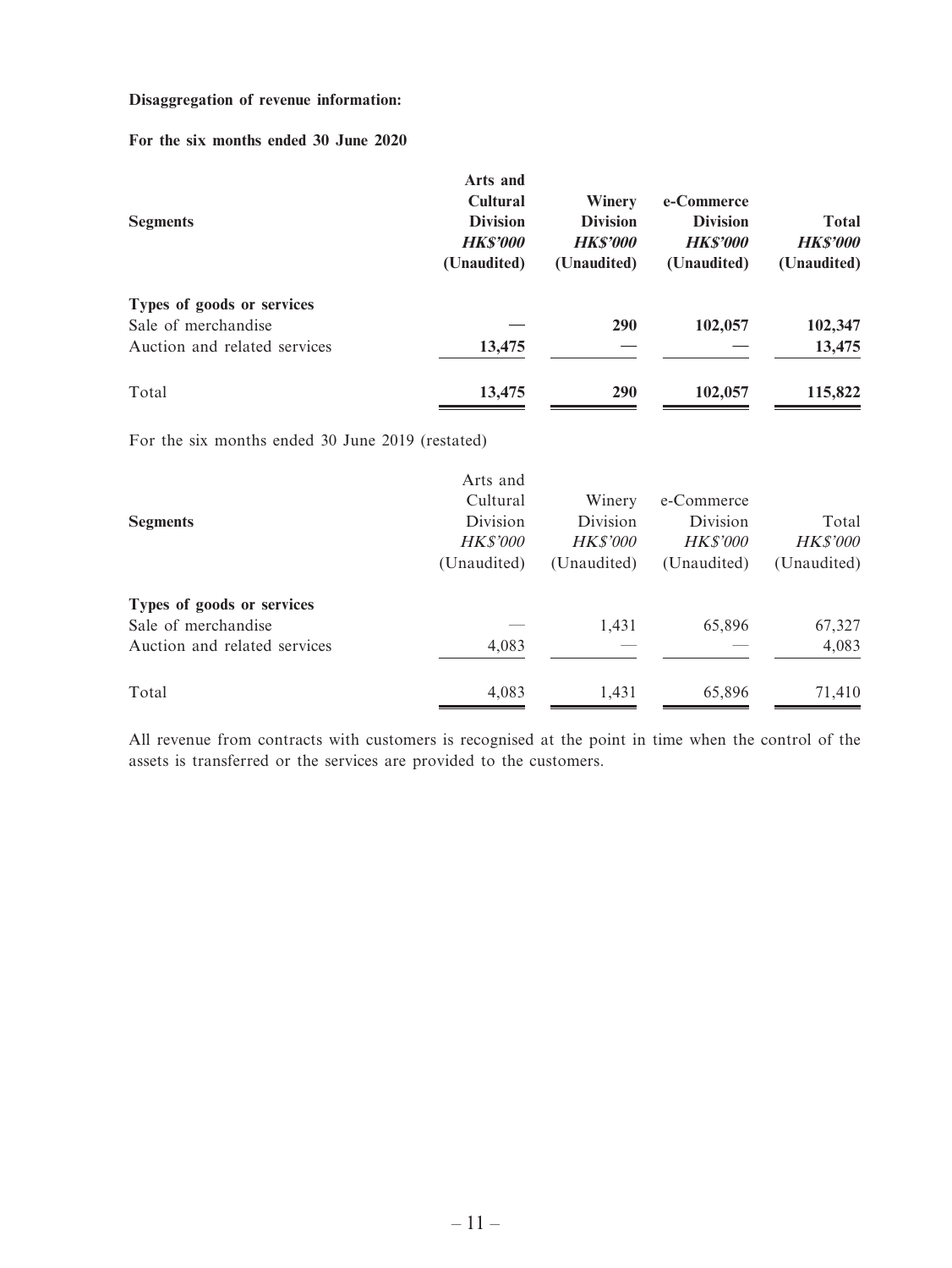#### **5. OTHER INCOME**

An analysis of other income from continuing operations is as follows:

|                                       | Six months ended 30 June |                 |
|---------------------------------------|--------------------------|-----------------|
|                                       | 2020                     | 2019            |
|                                       | <b>HK\$'000</b>          | <b>HK\$'000</b> |
|                                       | (Unaudited)              | (Unaudited)     |
|                                       |                          | (Restated)      |
| Bank interest income                  | 1,210                    | 32              |
| Interest income from loans receivable | 3,330                    |                 |
| Sundry income                         | 1,689                    | 29              |
|                                       | 6,229                    | 61              |

### **6. FINANCE COSTS**

An analysis of finance costs from the continuing operations is as follows:

|                                       | Six months ended 30 June |                 |
|---------------------------------------|--------------------------|-----------------|
|                                       | 2020                     | 2019            |
|                                       | <b>HK\$'000</b>          | <b>HK\$'000</b> |
|                                       | (Unaudited)              | (Unaudited)     |
|                                       |                          | (Restated)      |
| Interest on bank and other borrowings | 12,967                   |                 |
| Interest on lease liabilities         | 242                      | 125             |
|                                       | 13,209                   | 125             |
| Less: interest capitalised            | (12, 498)                |                 |
|                                       | 711                      | 125             |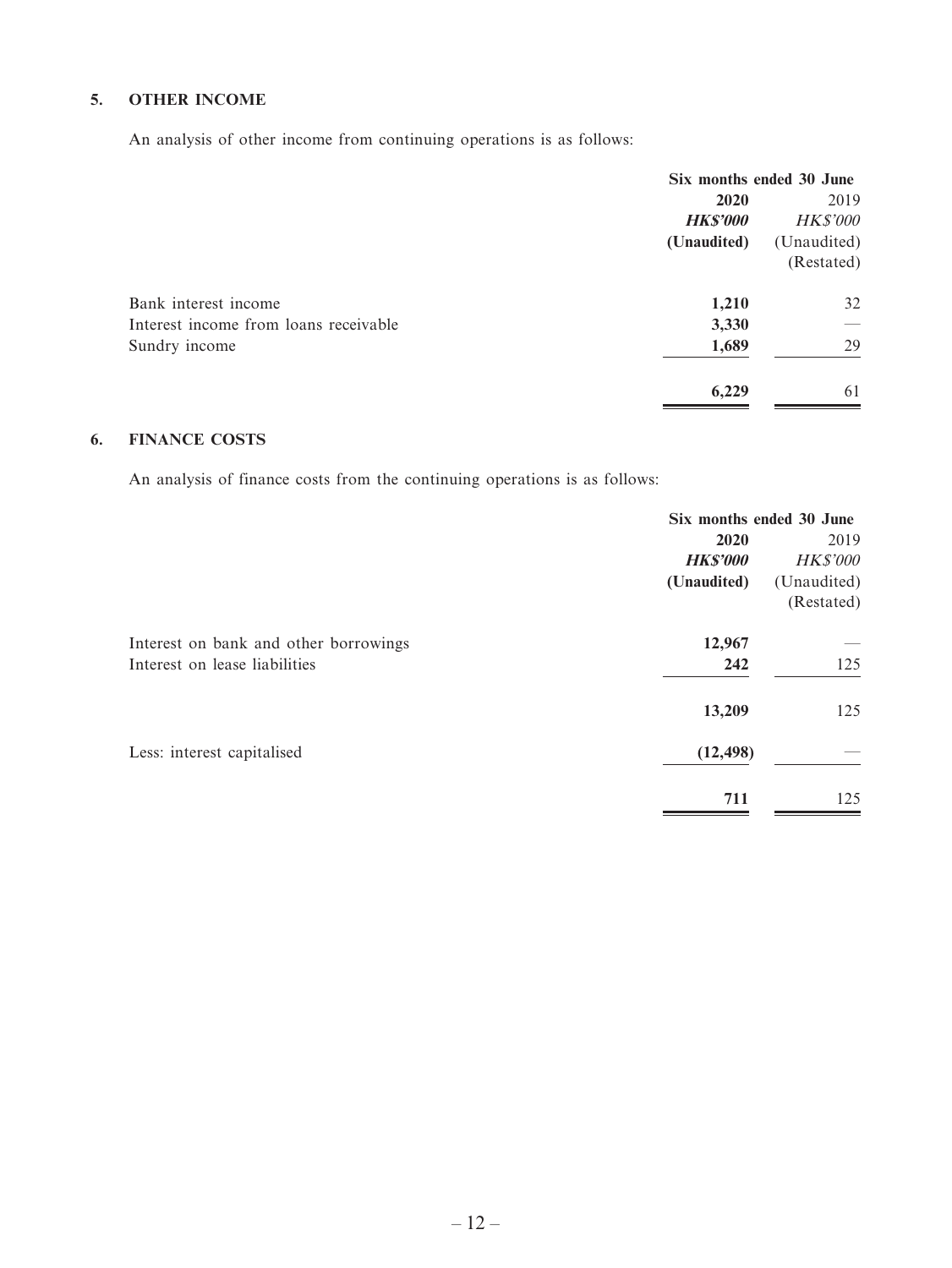# **7. PROFIT/(LOSS) BEFORE TAX**

Profit/(loss) before tax from continuing operations is arrived at after charging:

|                                                         | Six months ended 30 June |                 |
|---------------------------------------------------------|--------------------------|-----------------|
|                                                         | 2020                     | 2019            |
|                                                         | <b>HKS'000</b>           | <b>HK\$'000</b> |
|                                                         | (Unaudited)              | (Unaudited)     |
|                                                         |                          | (Restated)      |
| (a) Staff costs (including the directors' remuneration) |                          |                 |
| Salaries, wages and other benefits                      | 15,907                   | 10,483          |
| Contributions to defined contribution retirement plans  | 665                      | 300             |
| Share-based payment expenses                            | 1,985                    | 319             |
|                                                         | 18,557                   | 11,102          |
| (b) Depreciation and amortisation expenses              |                          |                 |
| Depreciation of owned assets                            | 2,507                    | 4,644           |
| Less: Amount included in inventory overheads            | (530)                    | (309)           |
|                                                         | 1,977                    | 4,335           |
| Depreciation of right-of-use assets                     | 5,432                    | 576             |
| Amortisation of intangible assets                       | 3,714                    | 3,976           |
|                                                         | 11,123                   | 8,887           |
| (c) Other items (included in other operating expenses)  |                          |                 |
| Legal and professional fees                             | 1,850                    | 732             |
| Secretarial and registration fees                       | 269                      | 231             |
| Lease payments not included in the measurement of       |                          |                 |
| lease liabilities                                       | 98                       | 4,123           |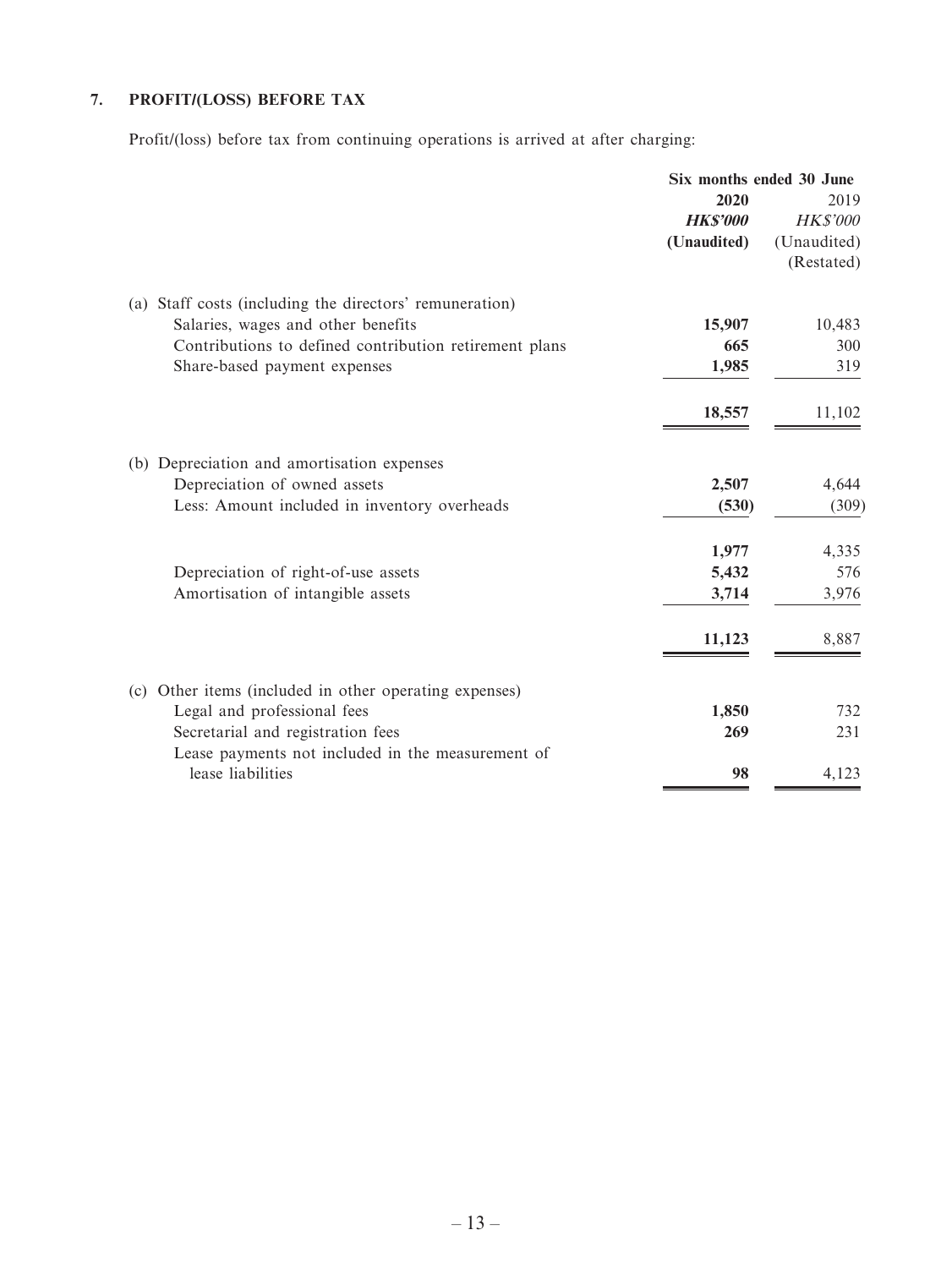#### **8. INCOME TAX**

Hong Kong profits tax has been provided at the rate of 16.5% (2019: 16.5%) on the estimated assessable profits arising in Hong Kong during the period, except for one subsidiary of the Group which is a qualifying entity under the two-tiered profits tax rates regime effective from the year of assessment 2018/2019. The first HK\$2,000,000 (2019: Nil) of assessable profits of this subsidiary is taxed at 8.25% and the remaining assessable profits are taxed at 16.5%. Taxes on profits assessable elsewhere have been calculated at the rates of tax prevailing in the countries in which the Group operates.

|                                          | Six months ended 30 June |                 |
|------------------------------------------|--------------------------|-----------------|
|                                          | 2020                     | 2019            |
|                                          | <b>HKS'000</b>           | <i>HK\$'000</i> |
|                                          | (Unaudited)              | (Unaudited)     |
|                                          |                          | (Restated)      |
| $Current - Hong Kong$                    |                          |                 |
| Charge for the period                    | 2,222                    | 547             |
| Overprovision in prior periods           | (2,558)                  |                 |
| $Current - PRC$                          | 944                      | 784             |
| Deferred tax                             | (2,228)                  | (940)           |
| Total tax charge/(credit) for the period | (1,620)                  | 391             |

#### **9. BUSINESS COMBINATION UNDER COMMON CONTROL**

On 12 March 2020, the Group acquired 100% equity interest in HK DTXS Enterprise Holdings (BVI) Limited and its subsidiaries (collectively referred to as "DTXS Enterprise Group") at a cash consideration of approximately HK\$212 million from Da Tang Xi Shi International Group Limited, a direct wholly-owned subsidiary of DTXS Investments. As the Group and DTXS Enterprise Group are under the common control of DTXS Investments before and after the acquisition, the business combination has been accounted for in the unaudited condensed interim financial information of the Group as a business combination under common control.

The Group elects to account for the common control combination using the pooling-of-interest method and the results of DTXS Enterprise Group are consolidated by the Group from the date of acquisition, being the date on which the Group obtains control, and continue to be consolidated until the date that such control ceases.

The difference between the cash consideration and the carrying amount of the net assets of DTXS Enterprise Group, excluding non-controlling interests amounting to approximately HK\$32,523,000 at the completion date, is recognised in merger reserve amounting to HK\$179,433,000.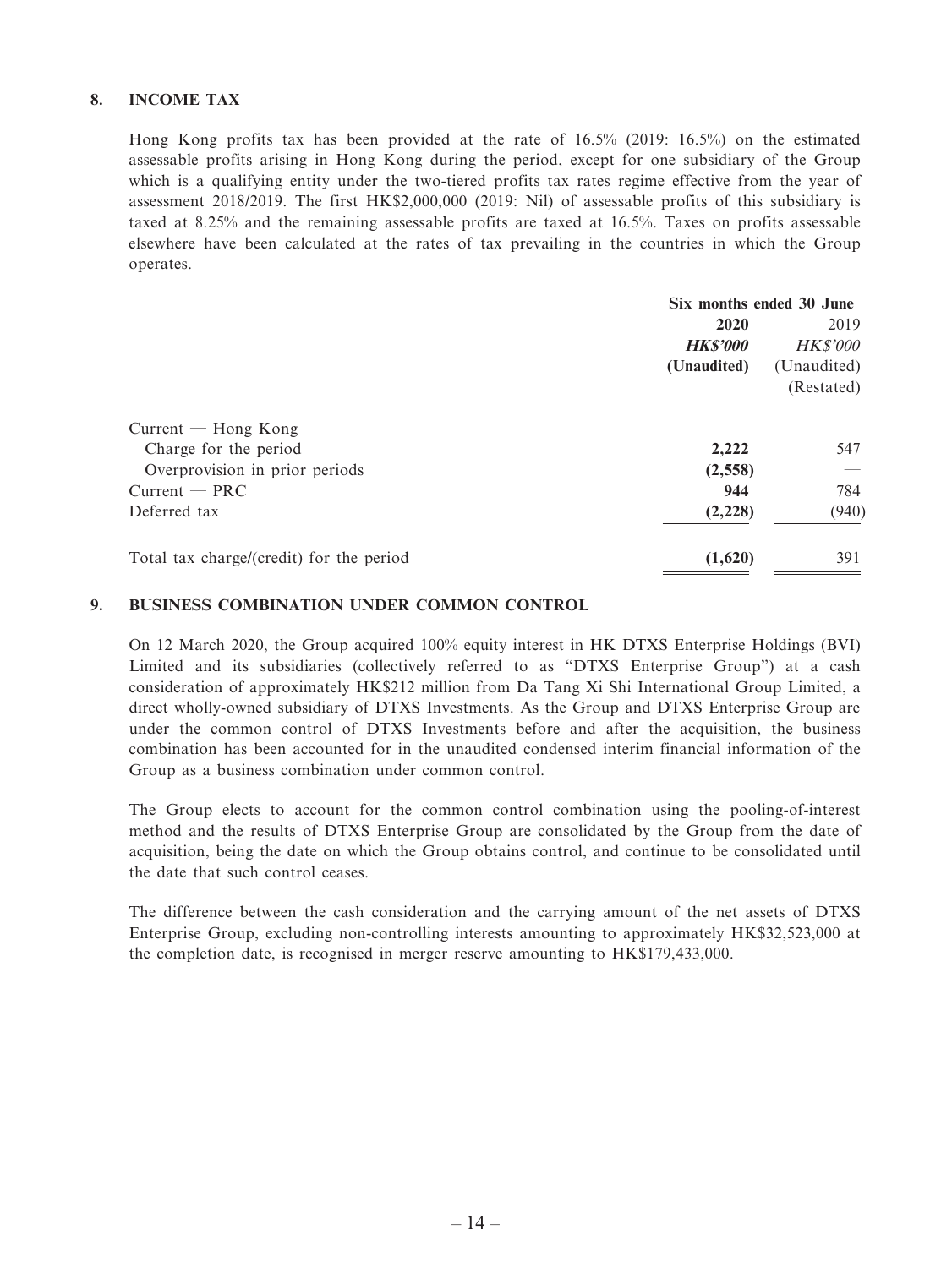Details of the carrying accounts of the assets and liabilities of DTXS Enterprise Group as at the date of acquisition are as follows:

|                                     | As at           |
|-------------------------------------|-----------------|
|                                     | 12 March        |
|                                     | 2020            |
|                                     | <b>HK\$'000</b> |
|                                     | (Unaudited)     |
| Property, plant and equipment       | 1,753           |
| Deferred tax assets                 | 14,759          |
| Properties under development        | 866,022         |
| Completed properties held for sale  | 175,310         |
| Trade and other receivables         | 32,060          |
| Loans receivable                    | 72,743          |
| Restricted bank deposits            | 4,726           |
| Cash and cash equivalents           | 1,328           |
| Trade and other payables            | (329, 117)      |
| Contract liabilities                | (1, 443)        |
| Borrowings                          | (667, 714)      |
| Tax payable                         | (65, 852)       |
| Net assets of DTXS Enterprise Group | 104,575         |
| Non-controlling interests           | (72, 052)       |
|                                     | 32,523          |
| Merger reserve recognised           | 179,433         |
|                                     | 211,956         |

#### **10. DISCONTINUED OPERATION AND DISPOSAL OF SUBSIDIARIES**

On 30 December 2019, the Group entered into a sale and purchase agreement to dispose of its entire equity interest in UDL Ventures Limited and its subsidiaries (collectively referred as the "UDL Group") to an independent third party, Harbour Front Limited, at a cash consideration of HK\$16,756,000 and the disposal was completed on 3 February 2020. The principal business of the UDL Group was carrying out engineering services. The results of the UDL Group up till the completion date of the transaction are accounted for as discontinued operation in the Group's condensed consolidated statement of profit or loss and other comprehensive income for the six months ended 30 June 2020 and the comparative figures for preceding interim period were restated accordingly.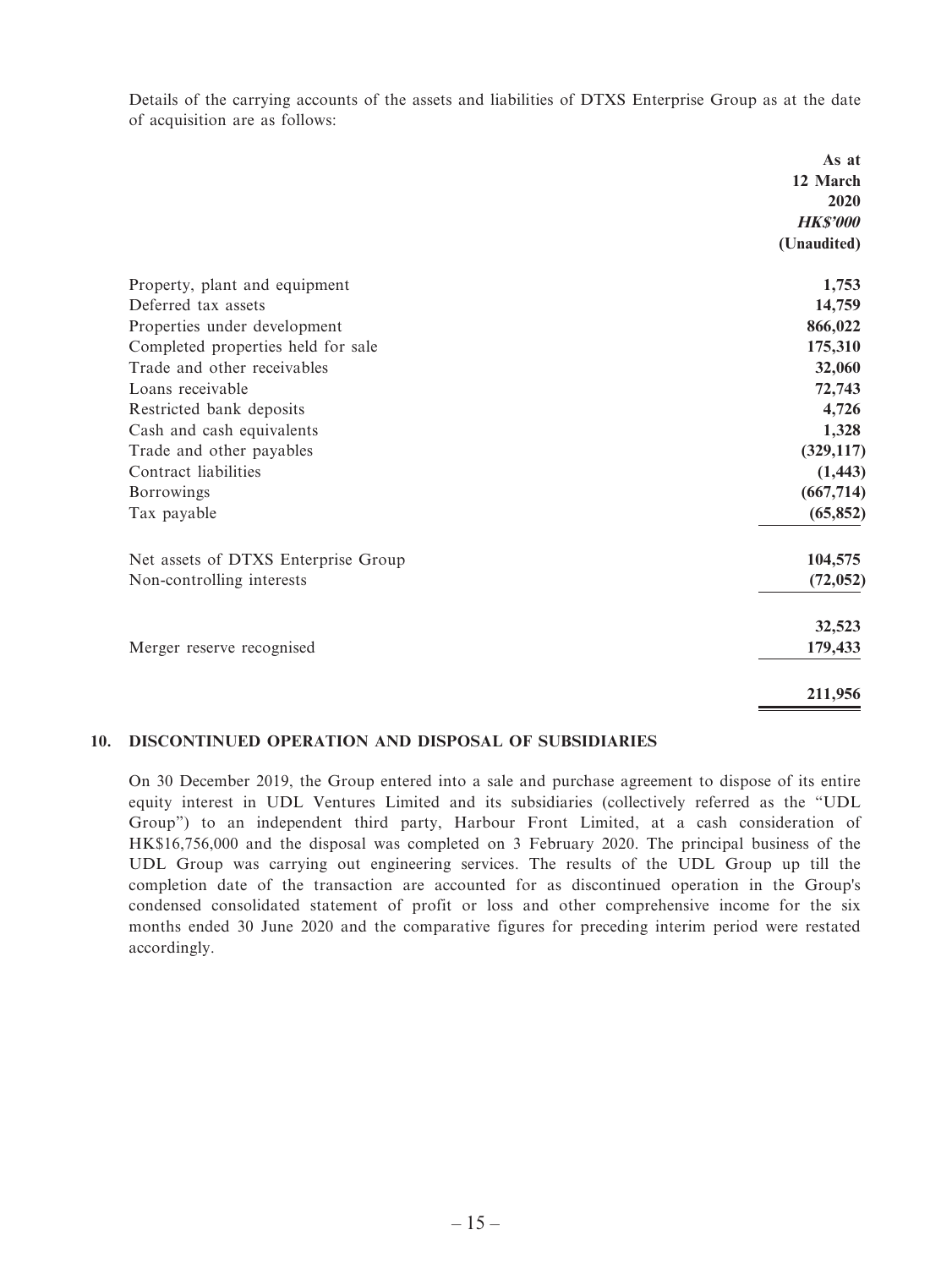The profit for the six months ended 30 June 2020 and 2019 from the discontinued operation is as follows:

| 2019            |
|-----------------|
| <b>HK\$'000</b> |
| (Unaudited)     |
| 27,990          |
| 774             |
| (2,607)         |
| (10,624)        |
| (48)            |
| (1,710)         |
| (466)           |
| (1, 498)        |
| 11,811          |
|                 |
| 11,811          |
|                 |

The assets and liabilities disposed of at disposal date are disclosed below:

|                               | 2020            |
|-------------------------------|-----------------|
|                               | <b>HK\$'000</b> |
|                               | (Unaudited)     |
| Property, plant and equipment | 11,417          |
| Trade and other receivables   | 19,082          |
| Inventories                   | 1,095           |
| Cash and cash equivalents     | 946             |
| Trade and other payables      | (26, 251)       |
| Borrowings                    | (4, 852)        |
| Net assets disposed of        | 1,437           |
| Gain on disposal              | 15,319          |
|                               | 16,756          |

### **11. DIVIDENDS**

The Board does not recommend the payment of an interim dividend for the six months ended 30 June 2020 (six months ended 30 June 2019: Nil).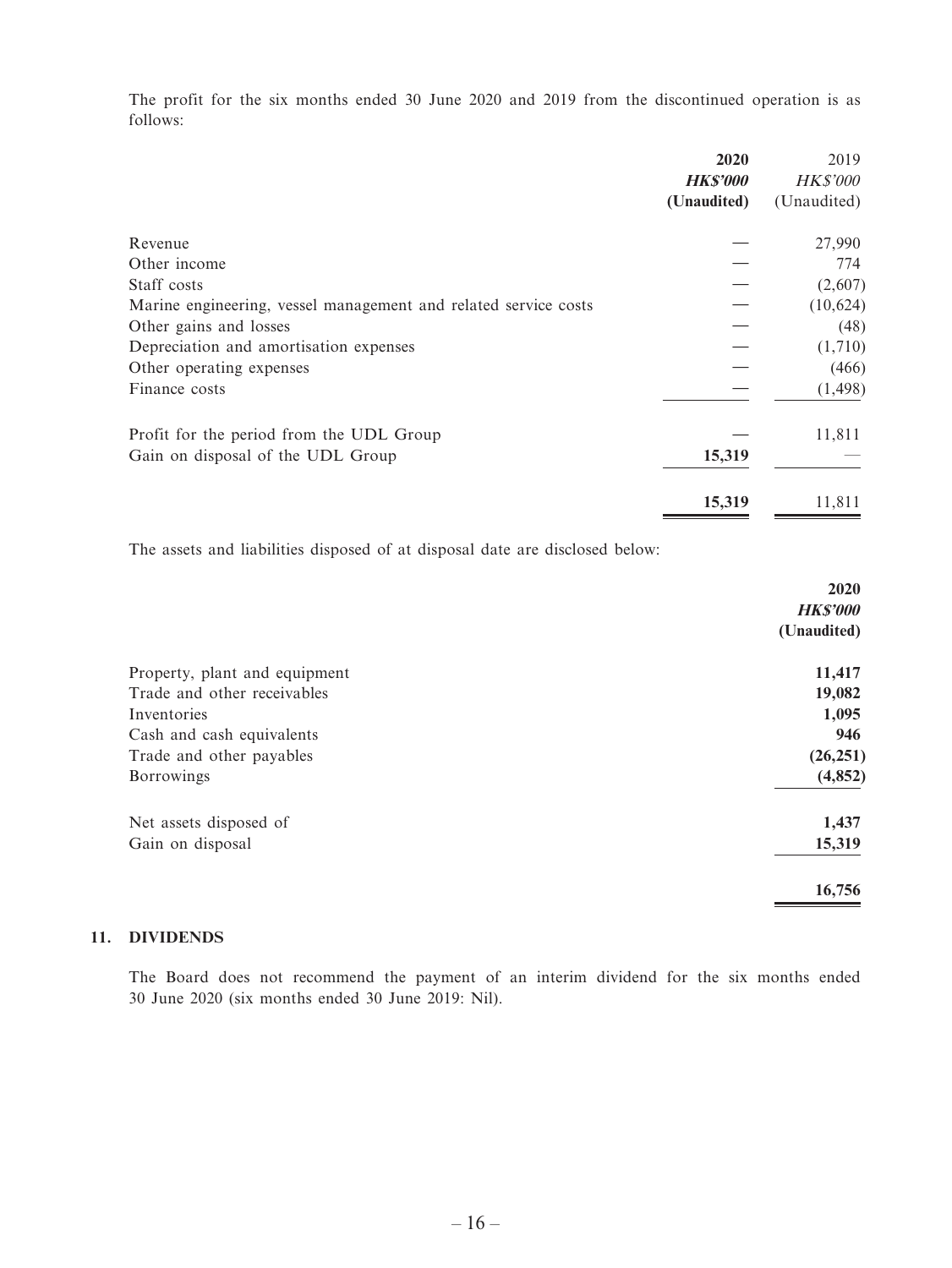#### **12. EARNINGS/(LOSS) PER SHARE ATTRIBUTABLE TO ORDINARY EQUITY HOLDERS OF THE PARENT**

The calculation of the basic earnings or loss per share amounts is based on the profit/loss for the period attributable to ordinary equity holders of the parent, and the weighted average number of ordinary shares of 667,475,582 (2019: 555,938,000) in issue during the period ended 30 June 2020.

The calculation of the diluted earnings/loss per share amounts attributable to discontinued operation and for the Group are based on the profit/loss for the period attributable to ordinary equity holders of the parent for the discontinued operation and for the Group. The weighted average number of ordinary shares used in the calculation is the number of ordinary shares in issue during the period, as used in the basic earnings/loss per share calculation, and the weighted average number of ordinary shares is assumed to have been issued at no consideration on the deemed exercise of all dilutive potential ordinary shares into ordinary shares.

No adjustment has made to the basic loss per share amount from continuing operations presented for the six months ended 30 June 2019 in respect of a dilution as the impact of the share options outstanding had an anti-dilutive effect on the basic loss per share amount from continuing operations presented.

The calculation of the basic and diluted earnings per share attributable to owners of the parent is based on:

|                                                                                                                                                             | 2020<br><b>HKS'000</b> | Six months ended 30 June<br>2019<br><b>HK\$'000</b> |
|-------------------------------------------------------------------------------------------------------------------------------------------------------------|------------------------|-----------------------------------------------------|
|                                                                                                                                                             | (Unaudited)            | (Unaudited)<br>(Restated)                           |
| Earnings/(loss)<br>Profit/(loss) for the period attributable to ordinary equity holders of<br>the parent, used in the basic earnings per share calculation: |                        |                                                     |
| From continuing operations                                                                                                                                  | 12,345                 | (8,687)                                             |
| From discontinued operation                                                                                                                                 | 15,319                 | 11,811                                              |
| Profit for the period attributable to ordinary equity holders of the<br>parent                                                                              | 27,664                 | 3,124                                               |
|                                                                                                                                                             |                        | Number of shares<br>as at 30 June                   |
|                                                                                                                                                             | 2020                   | 2019                                                |
| <b>Shares:</b>                                                                                                                                              |                        |                                                     |
| Weighted average number of ordinary shares in issue during the period<br>used in the basic earnings per share calculation                                   | 667, 475, 582          | 555,938,000                                         |
| Effect of dilution — weighted average number of ordinary shares:<br>Share options                                                                           | 5,338,431              | 2,585,000                                           |
| Weighted average number of ordinary shares in issue during the period<br>used in the diluted earnings per share calculation                                 | 672,814,013            | 558,523,000                                         |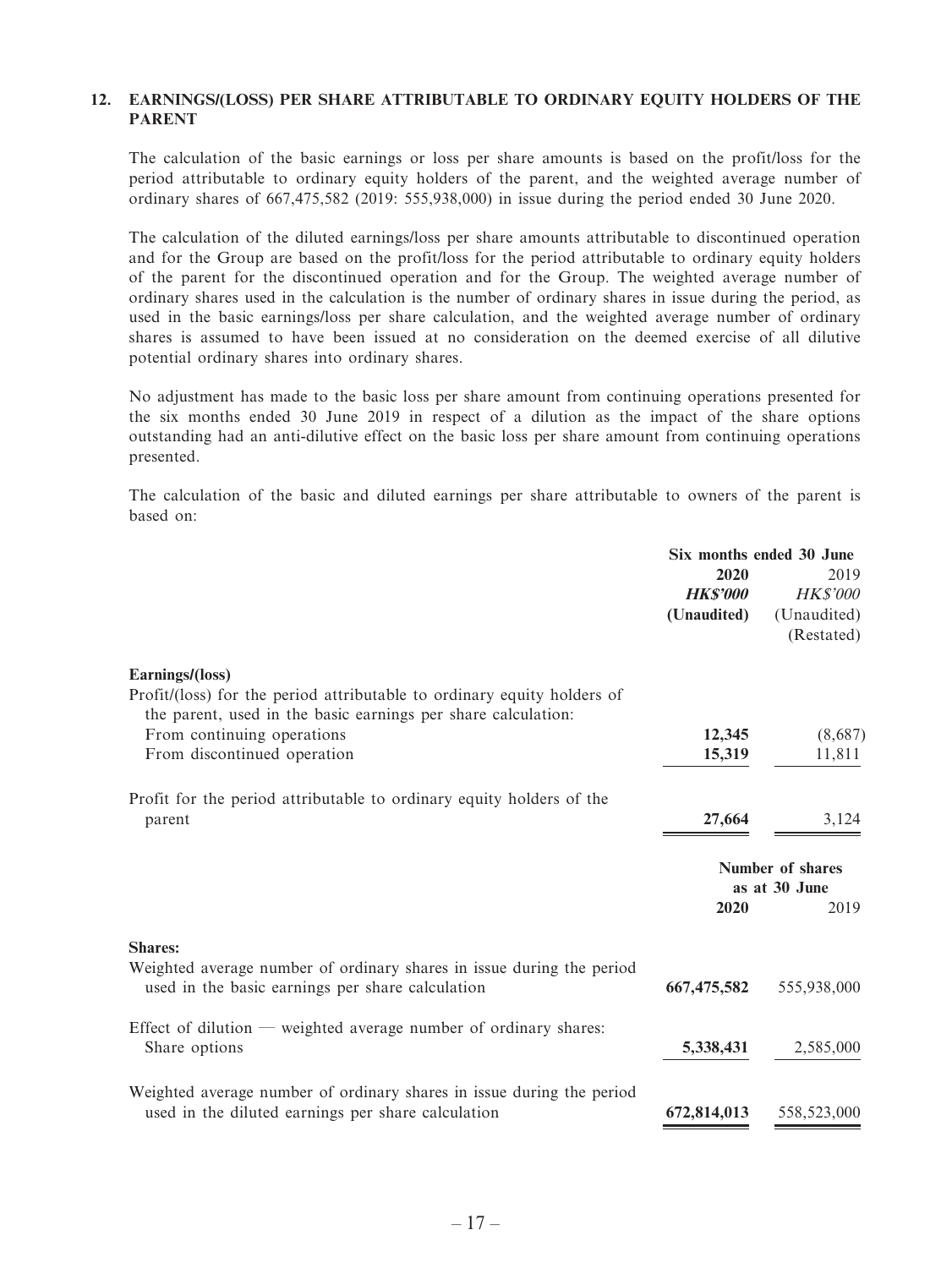#### **13. TRADE AND OTHER RECEIVABLES**

|                                 | 30 June         | 31 December     |
|---------------------------------|-----------------|-----------------|
|                                 | 2020            | 2019            |
|                                 | <b>HK\$'000</b> | <b>HK\$'000</b> |
|                                 | (Unaudited)     | (Audited)       |
| Trade receivables               |                 |                 |
| - Receivables from customers    | 25,071          | 21,993          |
| — Interest receivables          | 47,898          | 36,048          |
|                                 | 72,969          | 58,041          |
| Other receivables (note $(a)$ ) |                 |                 |
| — Current portion               | 511,528         | 457,943         |
| - Non-current portion           |                 | 63,501          |
|                                 | 511,528         | 521,444         |
|                                 | 584,497         | 579,485         |

An ageing analysis of the trade receivables as at the end of the reporting period, based on the invoice date and net of loss allowance, is as follows:

|                  | 30 June         | 31 December     |
|------------------|-----------------|-----------------|
|                  | 2020            | 2019            |
|                  | <b>HK\$'000</b> | <b>HK\$'000</b> |
| (Unaudited)      |                 | (Audited)       |
| Unbilled         | 14,655          | 7,623           |
| $0 - 30$ days    | 9,183           | 32,439          |
| $31-90$ days     | 25,038          | 3,397           |
| $91-180$ days    | 4,880           | 4,412           |
| $181 - 360$ days | 11,070          | 6,253           |
| Over 360 days    | 8,143           | 3,917           |
|                  | 72,969          | 58,041          |

#### Note (a):

As at 30 June 2020, advances to consignors for auction business amounted to approximately HK\$460,540,000 (31 December 2019: HK\$435,339,000). The balance is secured by pledged auction items (high valued Chinese art collectibles and antiques) from consignors which will be offset from sales proceeds of auction items, and with fixed interest rates from 10% to 21.6% per annum (31 December 2019: 10% to 24% per annum). These advances to consignors for art financing business are generally repayable within a period of 1 year of the draw-down date or 60 days after the pledged auction items are listed in auction.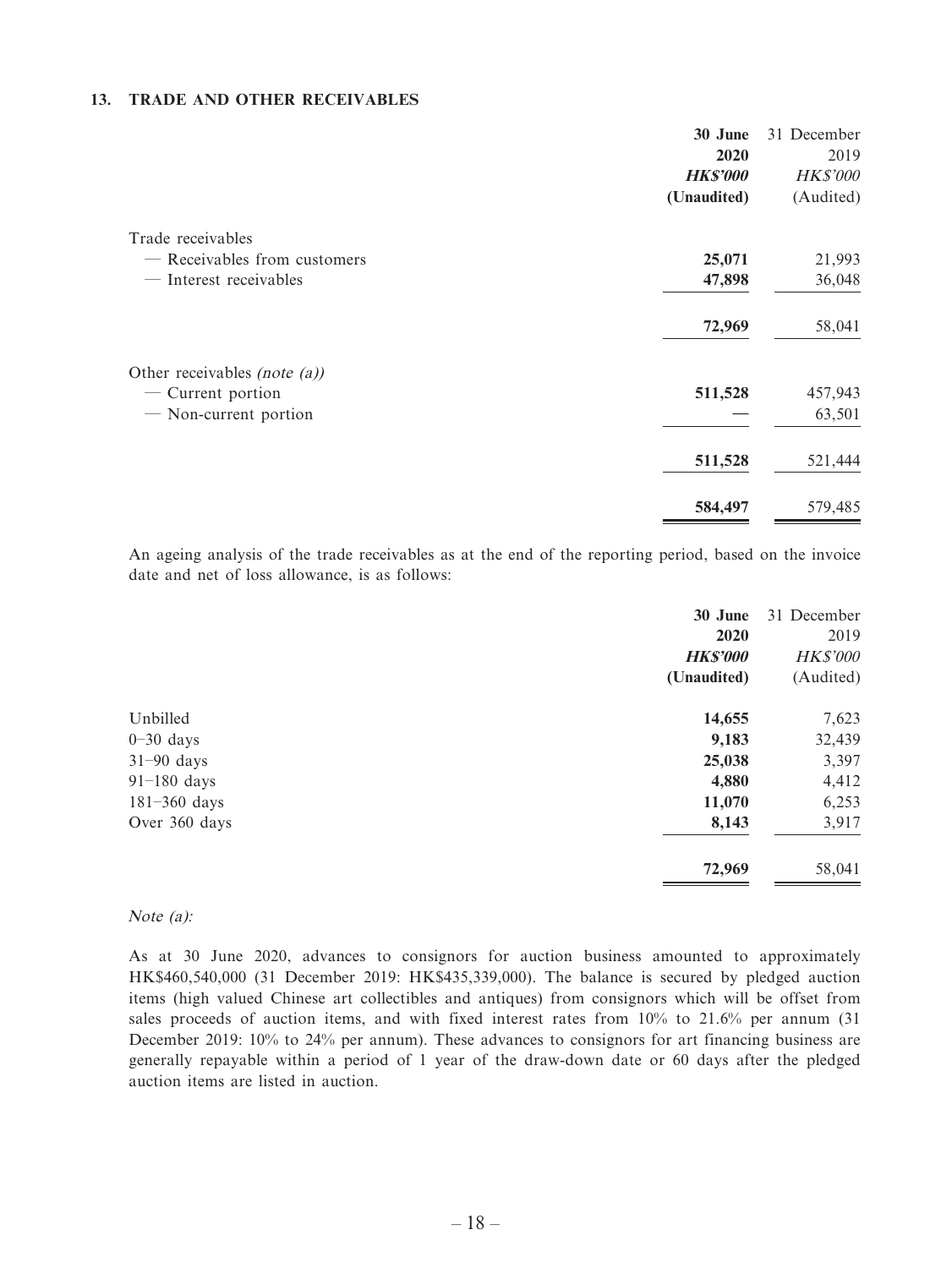### **14. TRADE AND OTHER PAYABLES**

|                       | 30 June         | 31 December |
|-----------------------|-----------------|-------------|
|                       | 2020            | 2019        |
|                       | <b>HK\$'000</b> | HK\$'000    |
|                       | (Unaudited)     | (Audited)   |
| Trade creditors       | 207,828         | 2,324       |
| Accruals              | 8,304           | 6,236       |
| Lease liabilities     | 13,492          | 17,653      |
| Other payables        | 108,343         | 33,718      |
|                       | 337,967         | 59,931      |
| Analysed into:        |                 |             |
| — Current portion     | 334,033         | 51,329      |
| - Non-current portion | 3,934           | 8,602       |
|                       | 337,967         | 59,931      |

An ageing analysis of the trade creditors as at the end of the reporting period, based on the invoice date, is as follows:

| 30 June                   | 31 December     |
|---------------------------|-----------------|
| 2020                      | 2019            |
| <b>HK\$'000</b>           | <b>HK\$'000</b> |
| (Unaudited)               | (Audited)       |
| 128,114<br>$0 - 30$ days  | 524             |
| $31-90$ days<br>7,941     | 298             |
| $91-180$ days<br>3,648    | 16              |
| $181 - 360$ days<br>2,193 | 444             |
| 65,932<br>Over 360 days   | 1,042           |
| 207,828                   | 2,324           |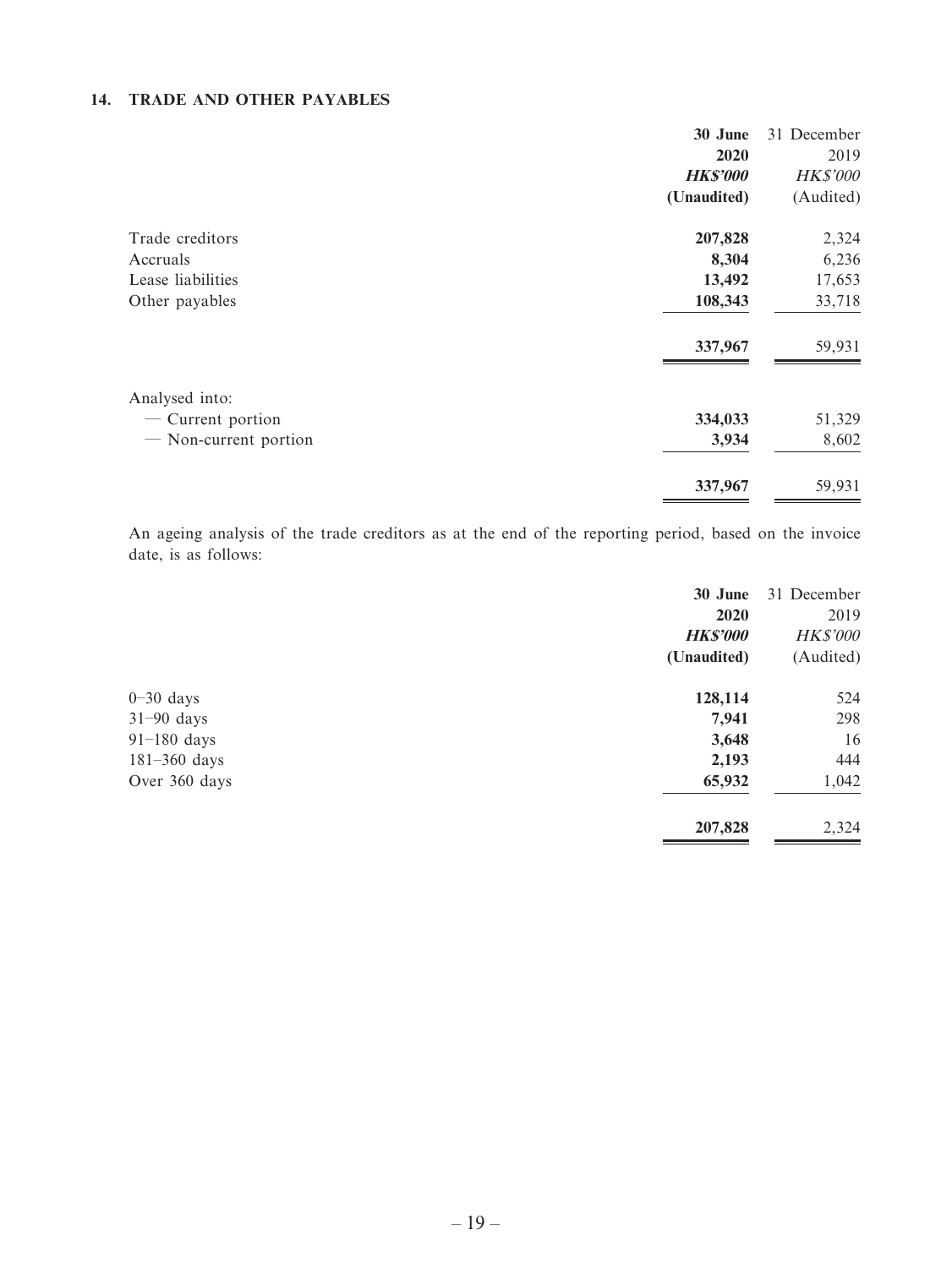# **MANAGEMENT DISCUSSION AND ANALYSIS**

## **FINANCIAL AND BUSINESS REVIEW, AND PROSPECT**

The Group recorded a revenue from continuing operations of approximately HK\$147.4 million (30 June 2019: HK\$88.4 million) for the six months ended 30 June 2020. Profit for the period reached approximately HK\$26.9 million (30 June 2019: HK\$3.0 million).

### **Arts and Cultural Division**

This division, comprising the auction business and Art Central Business District business ("ACBD Business"), contributed a segment revenue of approximately HK\$44.7 million (30 June 2019: HK\$21.1 million) and a segment profit before taxation of approximately HK\$28.3 million (30 June 2019: HK\$5.2 million) for the six months ended 30 June 2020.

### **Auction Business**

Due to the outbreak of coronavirus disease 2019 ("COVID-19"), one online auction was held in late August 2020 covering bronze mirrors and inscriptions on the stone tablets. Commission income from previous auctions held of approximately HK\$28.8 million had been received up to the end of August 2020.

### **ACBD Business**

The Company has established two ACBD centers in Xi'an and in Hong Kong respectively. The main business functions of these centers are to provide integrated functions of storage, exhibition, auction, promotion and trading of arts and collections. The centers aim to create a strong network with other art and culture partners for hosting events and building relationship. Also, the centers are expected to create a synergy effect with the operations of Silk Road International Culture Center.

### **Winery Division**

This division contributed a segment revenue of approximately HK\$0.3 million (30 June 2019: HK\$1.4 million) and with a segment loss before taxation of approximately HK\$1.1 million (30 June 2019: HK\$0.5 million) for the six months ended 30 June 2020.

The Group acquired Chateau Puy Bardens located at Bordeaux in France, a world renowned area for the production of quality wine in 2017. Since acquisition, we continued to enhance the quality of wine and it was encouraging that we received an outstanding 92 points from James Suckling's 2019 tasting report. Wines produced by the chateau are full-bodied and aromatic with a rich and smooth texture. During the period, we have engaged a professional winery management team to conduct a comprehensive assessment on the vineyard of the chateau, health condition of grapes and solutions to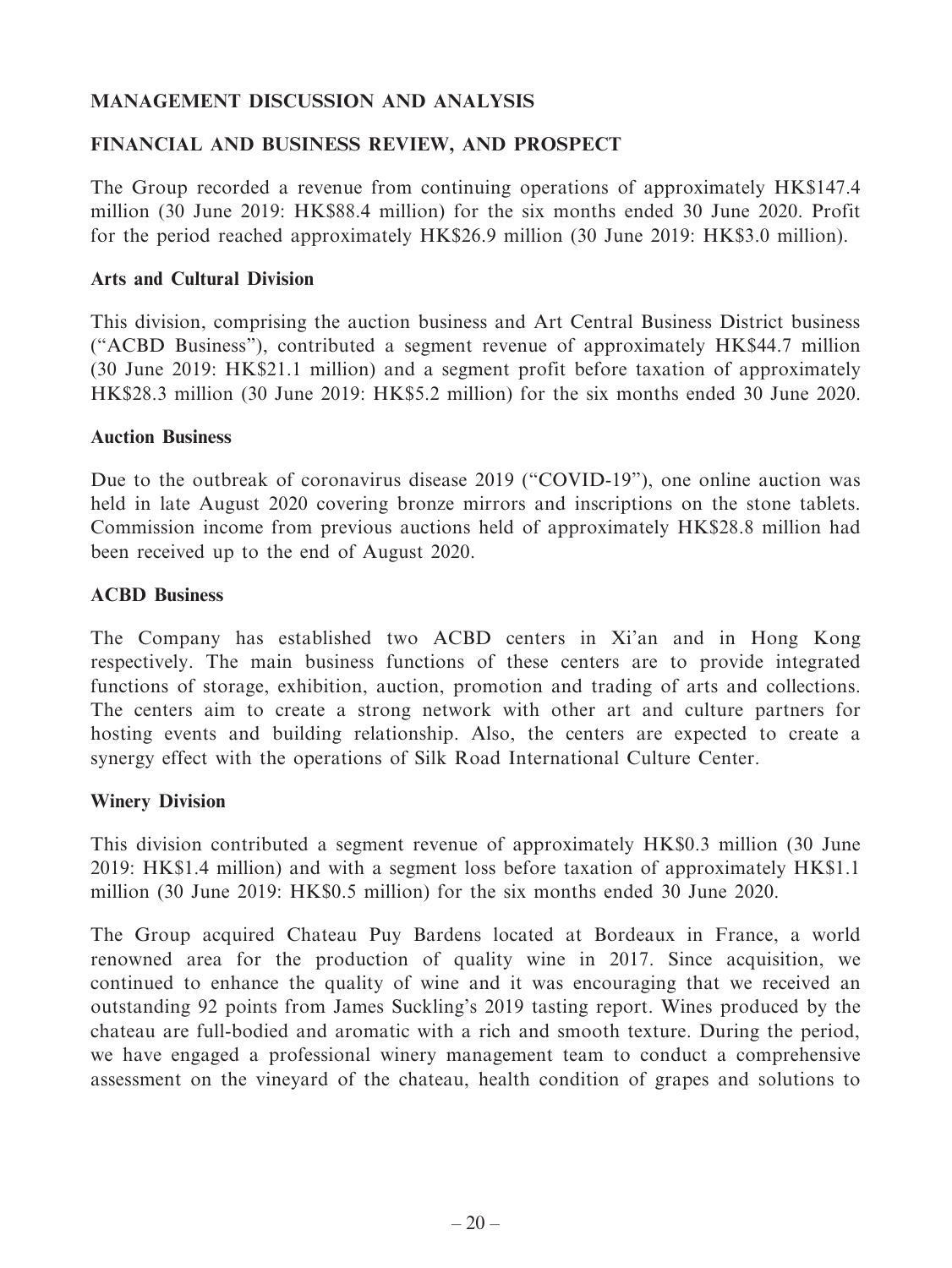enhance wine quality. We have also engaged a leading oenologist in Bordeaux to finetune the taste, resulting in a huge boost to our wine quality. Three premium series, namely the Chateau Series, the Chinese Zodiac Series and the Peak, have been developed so far, together with the collections of high, moderate and low organic ingredients, altogether with more than 30 products. In addition, we cooperate with world-renowned painters and master brewers to develop a sizable product line with characteristics of the winery division of DTXS, which gradually becomes one of the major business segments of the Group. Although sales plans of wines have been delayed amid the COVID-19 pandemic, we proactively set up various distribution channels and organise wine promotion campaigns in Hong Kong, the People's Republic of China (the "PRC") and Europe to create earnings and brand awareness for the chateau.

### **E-Commerce Division**

This division contributed a segment revenue of approximately HK\$102.1 million (30 June 2019: HK\$65.9 million) and a segment profit before taxation of approximately HK\$0.3 million (30 June 2019: HK\$0.4 million) for the six months ended 30 June 2020.

Due to the outbreak of COVID-19, the management is reviewing the strategic positioning and business operations of the e-Commerce division.

### **Property Development Division**

This division contributed a segment revenue of approximately HK\$0.3 million (30 June 2019: Not applicable) and a segment loss before taxation of approximately HK\$2.1 million (30 June 2019: Not applicable) for the six months ended 30 June 2020.

The properties are located in Tang West Market, Lianhu District in Xi'an City, the PRC. Based on the current business plan, the properties have been planned to develop into the Silk Road International Culture Center with comprehensive cultural artworks operations, cultural artwork financing and Silk Road international cultural entertainment complex. The Silk Road International Culture Center is designed with three major features, namely (i) the headquarter of Silk Road Chamber of International Commerce; (ii) Artwork Central Business District; and (iii) the European section of Silk Road Culture Street. Silk Road International Culture Center comprises three office buildings, a shopping mall and a five-star hotel. The three office buildings are estimated to have an aggregate gross floor area of approximately 120,000 sq.m. Two blocks of office buildings had conducted its topping-out ceremony in February 2020, and obtained the pre-sale permit for these two blocks of office buildings and the pre-sale has begun. Adjacent to and below the office buildings, there will be a shopping mall with total estimated gross floor area of approximately 30,000 sq.m. and the major feature of the shopping mall is the European section of Silk Road Culture Street. The shopping mall will attract retail operators of local and international brands, food and beverage operators and cultural artworks-related operators. The shopping mall is expected to become one of Xi'an City leisure and tourism hotspots. Within the area of Silk Road International Culture Center, a five-star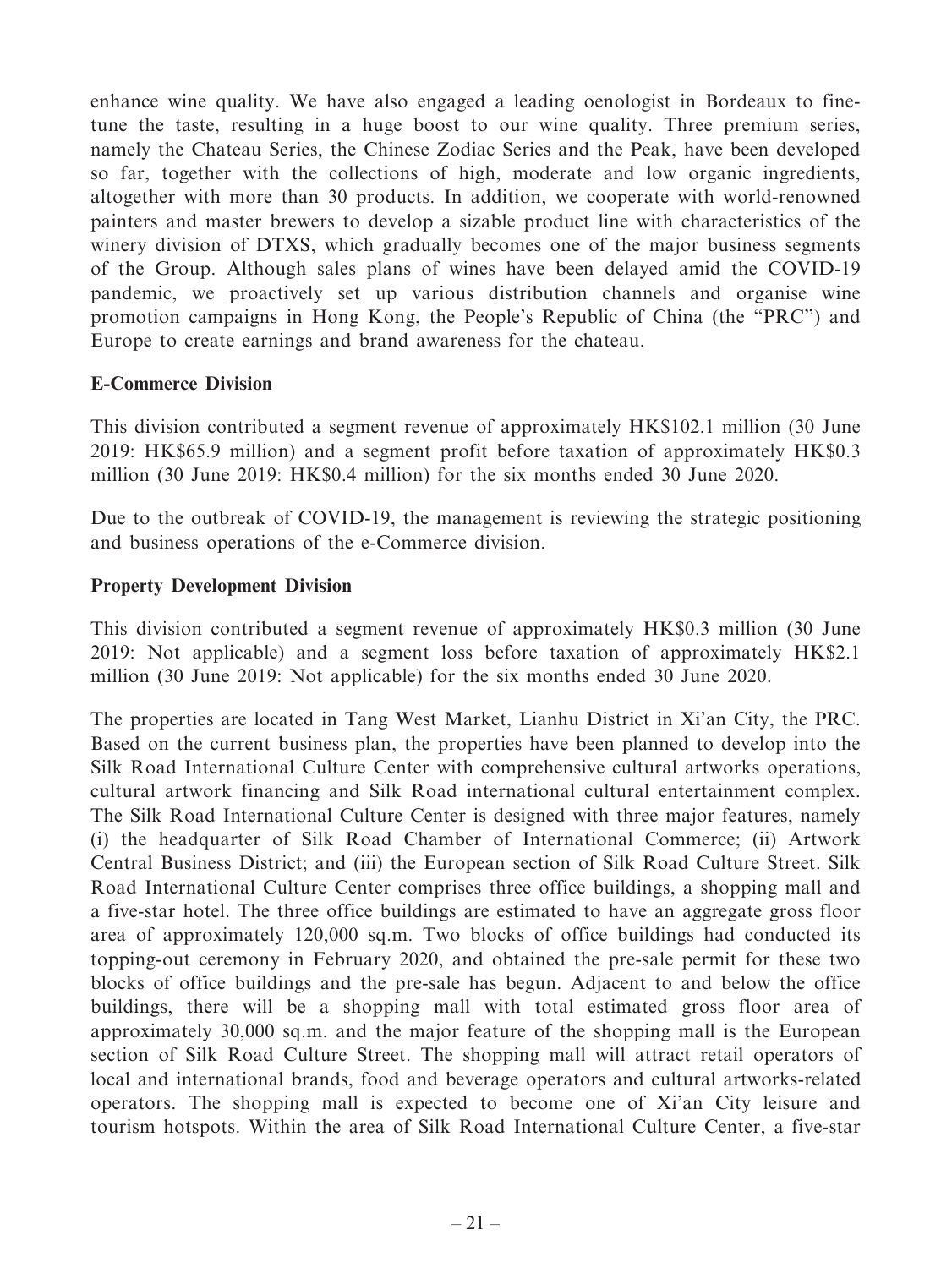hotel with modern recreational facilities and meeting venue will be established and managed by an international hotel operator. In addition, the Artwork Central Business District, which will provide business operation areas for artwork-related companies and organisations, has been planned to establish in the Silk Road International Culture Center. The Artwork Central Business District will set up an integrated multi-purpose region for the comprehensive artwork industry chain, with its functions ranging from exhibitions and sales, pledges and pawns, displays and auctions, authentications and appraisals of artworks to art financing services, with a view to promoting the development of the cultural artworks operations and cultural artwork financing businesses in the region. With the collaboration of the management expertise of the Group, the Group is confident to develop cultural artworks operations and cultural artwork financing businesses after the completion.

# **OUTLOOK**

Although the Group recorded a profit in the first half of 2020, the economic slowdown arisen from the continuous outbreak of COVID-19 as well as geo-political tensions may adversely affect the businesses and operations of the Group.

The Group has been endeavouring to explore any means of cooperation, focusing on development in the cultural industry by leveraging on the business network and resources of the parent company, and to develop businesses around the cultural industries and business relating to financing, including operations and auction of cultural artworks, participation in the international artwork trading platform, investment in cultural industrial parks and the development of experience in cultural tourism.

# **LIQUIDITY AND FINANCIAL RESOURCES**

During the period under review, the Group's operations and acquisition activities were mainly financed by funds raised through subscription of new shares of the Company in August 2019 and internal resources.

As at 30 June 2020, the Group's total bank balances and cash amounted to approximately HK\$56.4 million, representing a decrease of approximately HK\$293.7 million as compared with the bank balances and cash of approximately HK\$350.1 million as at 31 December 2019. The decrease was mainly attributable to the additional financial resources deployed in the art financing business and acquisition of the properties planned to develop into the Silk Road International Culture as previously mentioned during the period under review.

As at 30 June 2020, the Group had outstanding secured borrowings of approximately HK\$655.5 million and unsecured borrowings of approximately HK\$42.9 million (31 December 2019: Nil). The total amount of borrowings of approximately HK\$698.4 million (31 December 2019: Nil) is repayable within one year.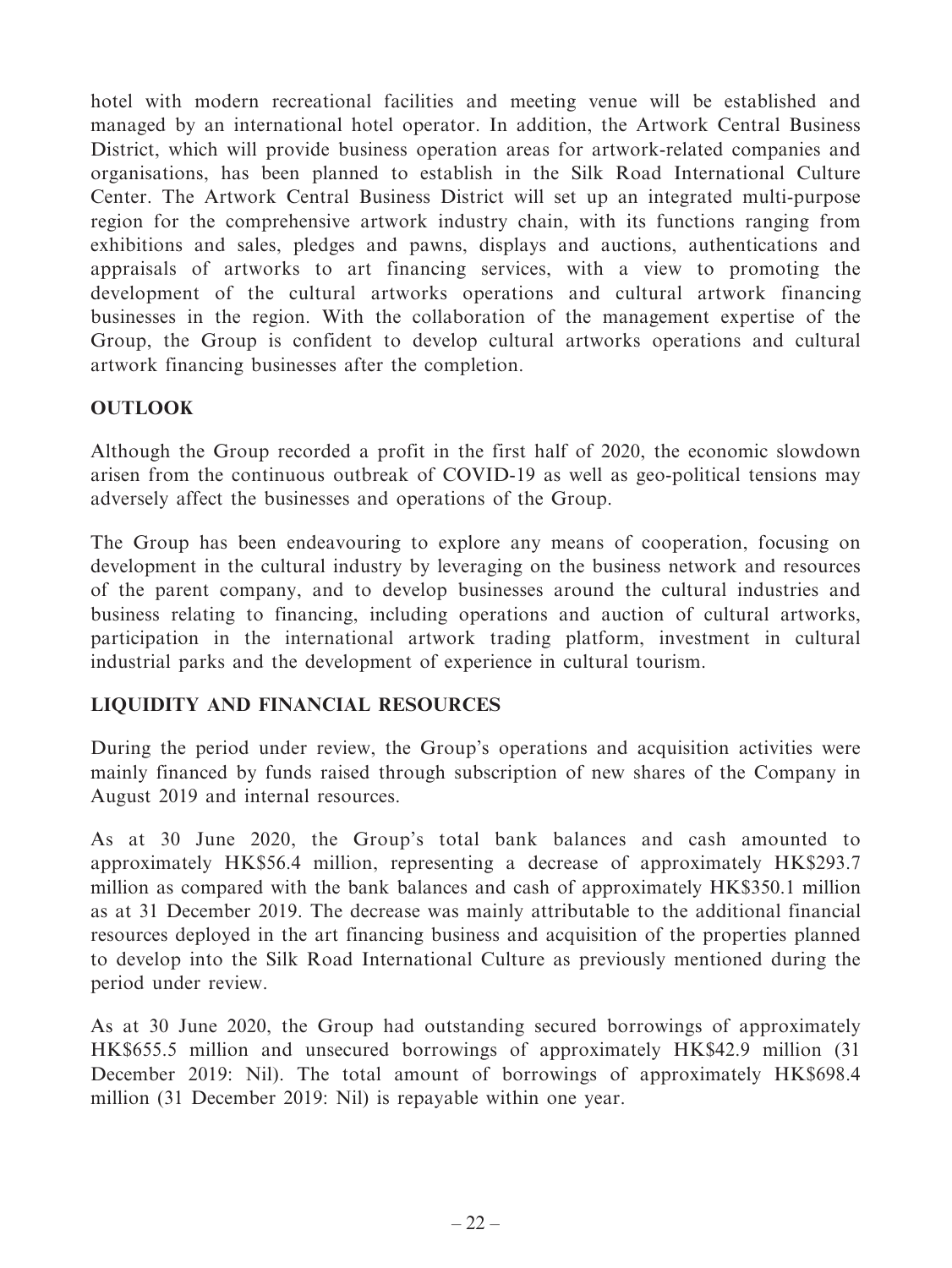## **GEARING**

The Group monitors capital using a gearing ratio, which is net debt divided by the equity attributable to owners of the parent. Net debt includes total borrowings less cash and cash equivalents. The gearing ratio of the Group was approximately 58.1% as at 30 June 2020 (31 December 2019: Not applicable).

## **FOREIGN EXCHANGE EXPOSURE**

The Group's assets and liabilities are mainly denominated in Hong Kong Dollars and Renminbi, representing the functional currency of respective group companies. Income and expenses derived from the operations in the PRC are mainly denominated in Renminbi.

For the purposes of presenting consolidated financial statements, the assets and liabilities of the Group's foreign operations are translated into the presentation currency of the Group (i.e. Hong Kong Dollars) using exchange rates prevailing at 30 June 2020. Income and expense items are translated at the average exchange rates for the period ended 30 June 2020. Exchange loss arising from the translation of foreign operations of approximately HK\$10.6 million (31 December 2019: HK\$7.8 million) for the interim period are recognised in other comprehensive income and accumulated in equity under the heading of "exchange differences on translation of foreign operations".

On the disposal of a foreign operation involving loss of control over a subsidiary that includes a foreign operation, the exchange differences accumulated in equity in respect of that operation attributable to the owners of the Company are reclassified to profit or loss.

### **HUMAN RESOURCES**

As at 30 June 2020, other than outsourcing vendors but including contract workers, the Group has approximately 136 employees (31 December 2019: 87) in Hong Kong and the PRC. The Group encourages high productivity and remunerates its employees based on their qualification, work experiences, prevailing market prices and contribution to the Group. Incentives in the form of bonuses and share options may also be offered to eligible employees based on individual performance.

### **CONTINGENT LIABILITIES AND FINANCIAL GUARANTEES**

As at 30 June 2020, the Group had contingent liabilities in respect of (i) potential claims from property buyers in connection with certain non-compliance of approximately HK\$24.1 million (31 December 2019: Not applicable); and (ii) guarantees to banks in respect of loans provided by the banks to the customers from property development division and to a related party in the aggregate amount of approximately HK\$497.2 million (31 December 2019: Not applicable).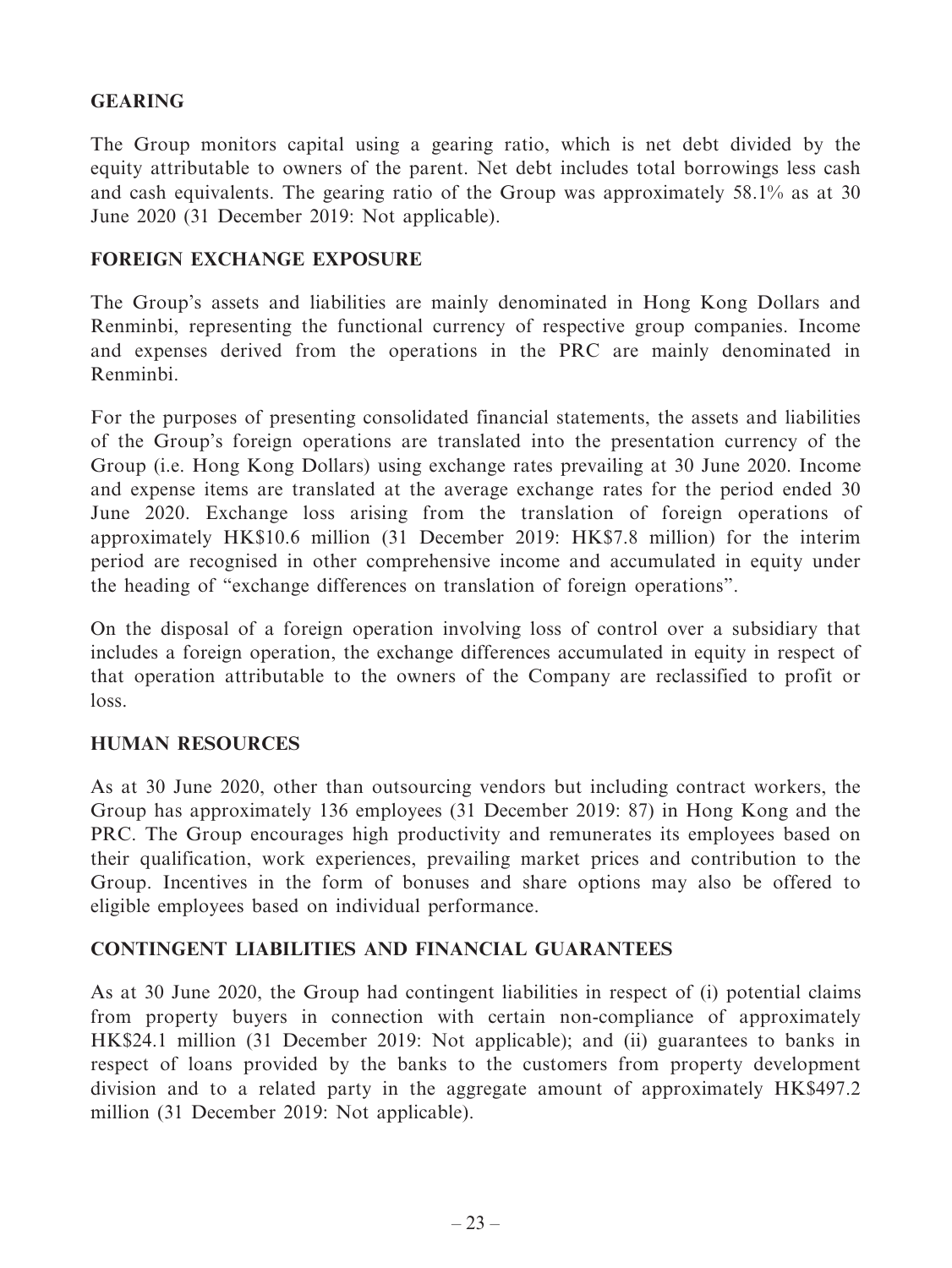# **HEDGING, ACQUISITION AND DISPOSAL AND SIGNIFICANT INVESTMENTS**

On 29 November 2019, DTXS Silk Road Investment Development Company Limited, a wholly-owned subsidiary of the Company, entered into a share purchase agreement with Da Tang Xi Shi International Group Limited, a wholly-owned subsidiary of Da Tang Xi Shi Investments Group Limited\* (大唐西市文化產業投資集團有限公司), which is owned as to approximately 50.60% by Mr. Lu Jianzhong and approximately 13.80% by Mr. Yang Xingwen, in respect of the proposed acquisition of the entire issued share capital of HK DTXS Enterprise Holdings (BVI) Limited (the "Target Company") (the "Acquisition") together with the guarantee arrangements. The Target Company indirectly holds approximately 69.97% of the equity interest of Xi'an Da Tang Xi Shi Enterprise Limited\* (西安大唐西市實業有限公司), which is the sole legal and beneficial owner of the properties and land located in the Tang West Market in Xi'an City, Shaanxi Province, the PRC (the "Project"). Therefore, the Target Company owns approximately 69.97% of the equity interest of the Project. The Acquisition was completed on 12 March 2020.

On 30 December 2019, the Company and Harbour Front Limited entered into a sale and purchase agreement, pursuant to which the Company agreed to sell and Harbour Front Limited agreed to purchase the entire issued share capital of UDL Ventures Limited, a direct wholly-owned subsidiary of the Company, and the assignment of the shareholder loan for a consideration of HK\$16,756,000. Such disposal was completed on 3 February 2020.

Save as disclosed above, the Group did not (i) employ any financial instruments for hedging purposes; (ii) undertake any material acquisitions or disposals of assets, business or subsidiaries; or (iii) make any significant investments during the period under review.

### **CAPITAL COMMITMENT**

At 30 June 2020, the Group has capital commitments amounted to approximately HK\$418.3 million (31 December 2019: HK\$148.7 million).

### **SUBSEQUENT EVENT**

The outbreak of COVID-19 since early 2020 has brought about additional uncertainties in the Group's operating environment and may impact the Group's operations and financial position. The Group has been closely monitoring the impact from the COVID-19 on the Group's businesses and has commenced to put in place various measures. Based on the information currently available, the directors of the Company confirm that there has been no material adverse change in the financial or trading position of the Group up to the date of this announcement. However, the actual impacts may differ from these estimates as the situation continues to evolve and further information become available.

\* For identification purpose only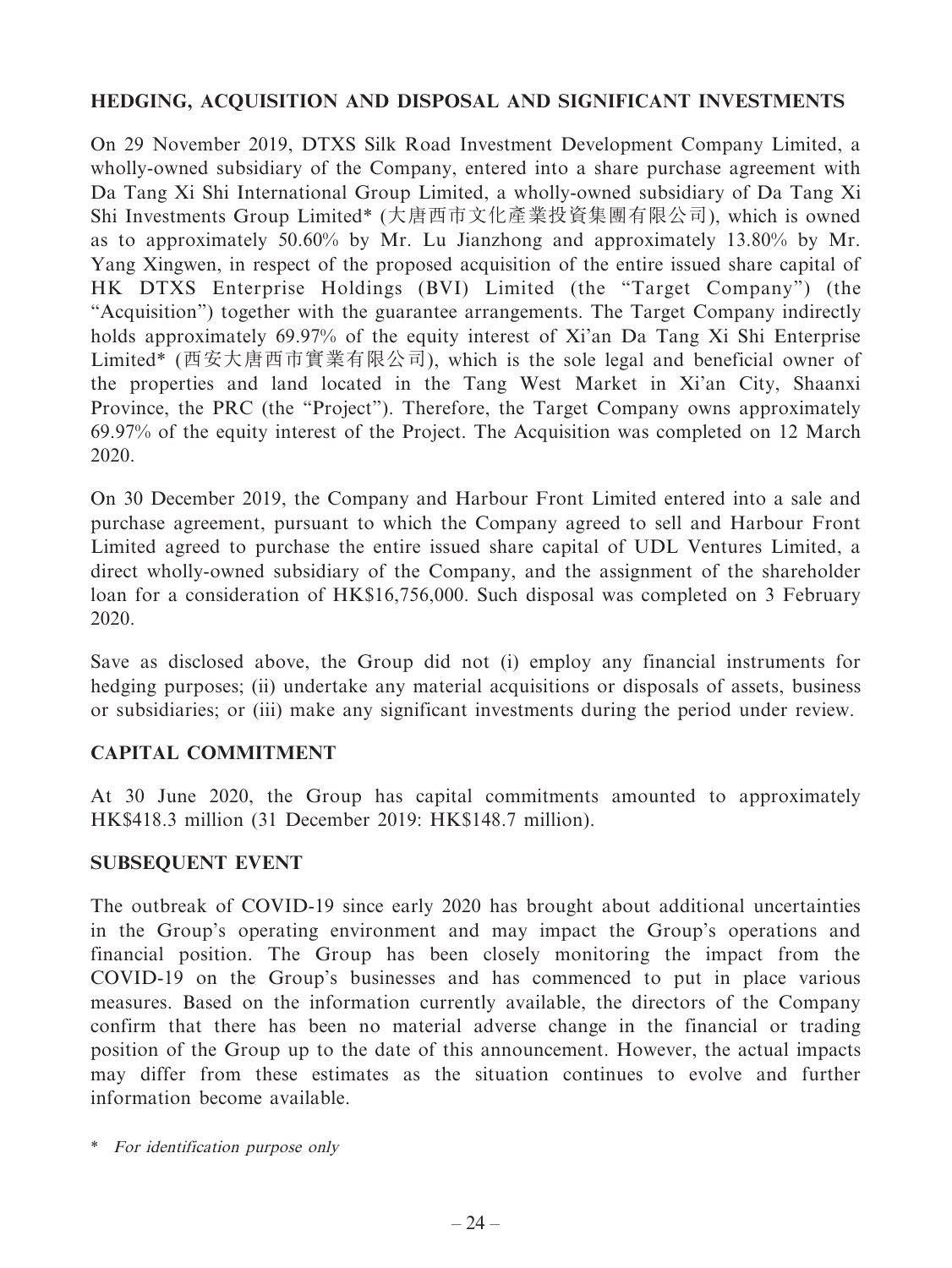### **USE OF PROCEEDS**

The net proceeds raised from the completion of the subscription of 111,187,538 new shares of the Company at the subscription price of HK\$5.3873 per subscription share on 28 August 2019 (the "Subscription") was HK\$597.0 million. The original allocation of proceeds from the Subscription, the utilisation and remaining balance of the proceeds as at 30 June 2020 and 31 December 2019 are summarised as below:

|                                                                                  |            | For the year ended<br>31 December 2019 |           | For the six months ended<br>30 June 2020                         |         |
|----------------------------------------------------------------------------------|------------|----------------------------------------|-----------|------------------------------------------------------------------|---------|
|                                                                                  | Original   |                                        | Remaining | <b>Remaining</b>                                                 |         |
| <b>Uses</b>                                                                      | allocation | <b>Utilised</b>                        | balance   | <b>Utilised</b>                                                  | balance |
|                                                                                  |            |                                        |           | HK\$ million HK\$ million HK\$ million HK\$ million HK\$ million |         |
| Acquisitions for arts and<br>cultural related                                    |            |                                        |           |                                                                  |         |
| business <sup>(Note)</sup><br>Expansion of the operation<br>scale of the auction | 327.8      | 63.5                                   | 264.3     | 264.3                                                            |         |
| business of the Group                                                            | 200.0      | 200.0                                  |           |                                                                  |         |
| General working capital                                                          | 69.2       | 69.2                                   |           |                                                                  |         |
| Total                                                                            | 597.0      | 332.7                                  | 264.3     | 264.3                                                            |         |

Note:

For the six months ended 30 June 2020, approximately HK\$148.5 million was used as the cash consideration for the acquisition of HK DTXS Enterprise Holdings (BVI) Limited and approximately HK\$115.8 million was injected to Xi'an Da Tang Xi Shi Enterprise Limited, an indirect non-wholly-owned subsidiary of HK DTXS Enterprise Holdings (BVI) Limited, as registered capital.

### **PROFIT GUARANTEE**

As disclosed in the announcement of the Company dated 20 June 2016 regarding the acquisition of the entire issued share capital of China King Sing Lun Fung Auction Holdings Company Limited ("CKSLF") and the announcement of the Company dated 26 June 2019, the vendors of CKSLF and its subsidiaries (the "Target Group") have guaranteed to the Company that the audited consolidated net profit arising from the operating business after tax of the Target Group (the "Net Profit") for each of the financial years ended 31 December 2017, 31 December 2018 and 31 December 2019 shall not be less than RMB25.0 million, RMB35.0 million and RMB45.0 million respectively.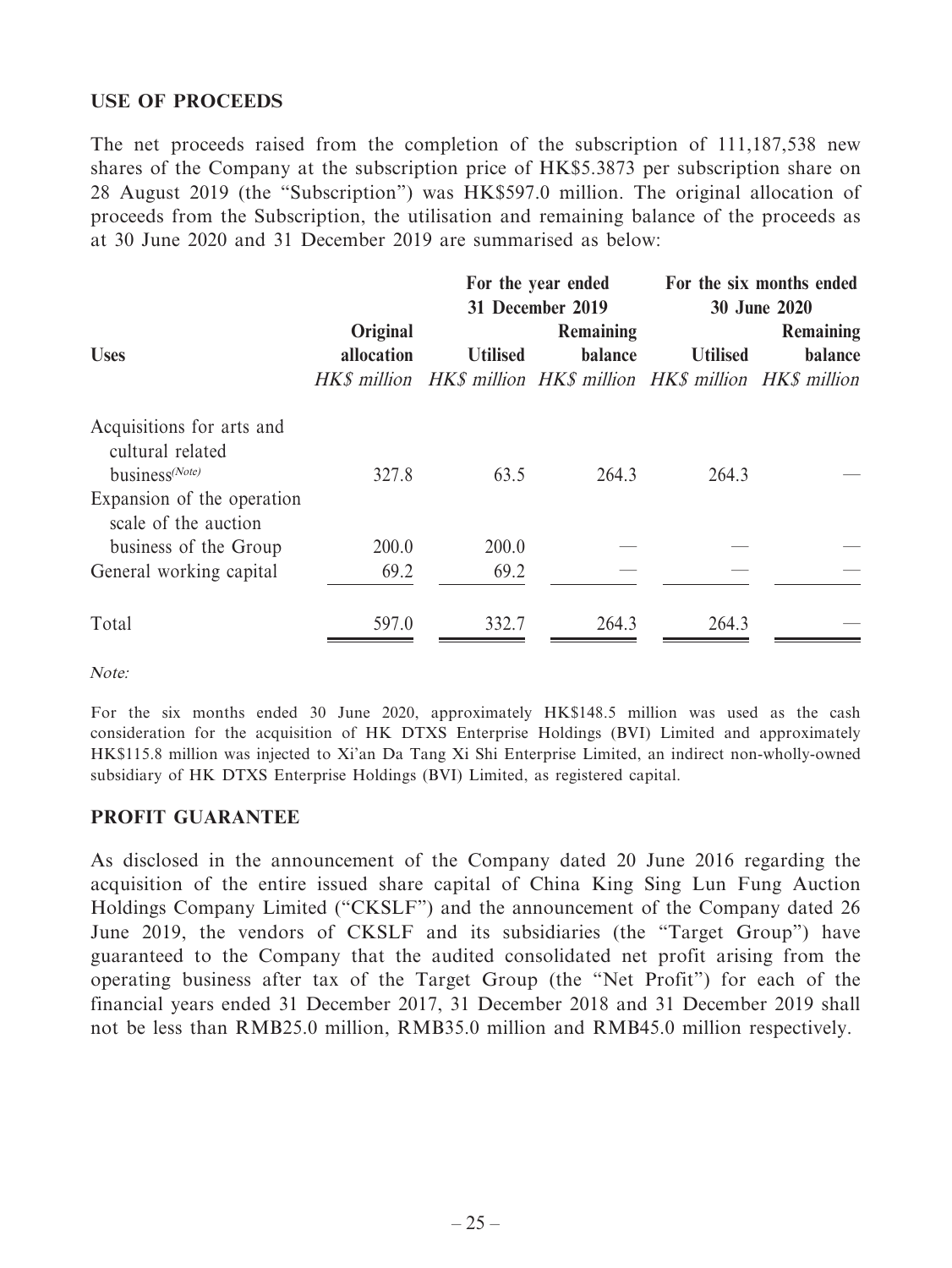Based on currently available information, the consolidated net profit arising from the operating business after tax in aggregate for the years ended 31 December 2017 and 2018 were approximately RMB62.5 million after taking into account for the commission income received from previous auctions held in the first 8 months in 2020, exceeding of RMB2.5 million as compared to the aggregate amount of profit guarantees from the first and second guaranteed periods as contemplated and guaranteed pursuant to the supplemental agreement dated 26 June 2019, which was agreed to be not less than RMB60 million. However, for the purpose of adjusting the consideration of the acquisition, the actual shortfall between the average Net Profit of the guaranteed period and the average profit guarantee has yet to be ascertained until the release of audited accounts of CKSLF for the three years ended 31 December 2019, which is expected to be available on or before 30 September 2020. Further announcement(s) will be made by the Company in relation to the profit guarantee as and when appropriate.

### **INTERIM DIVIDEND**

The Board does not recommend payment of an interim dividend for the six months ended 30 June 2020 (30 June 2019: Nil).

# **PURCHASE, SALE OR REDEMPTION OF LISTED SECURITIES**

During the six months ended 30 June 2020, the Company and its subsidiaries had not purchased, sold or redeemed any of the listed securities of the Company.

# **REVIEW OF INTERIM RESULTS**

The Company's unaudited interim results for the six months ended 30 June 2020 have not been reviewed by external auditor, but have been reviewed by the audit committee of the Company.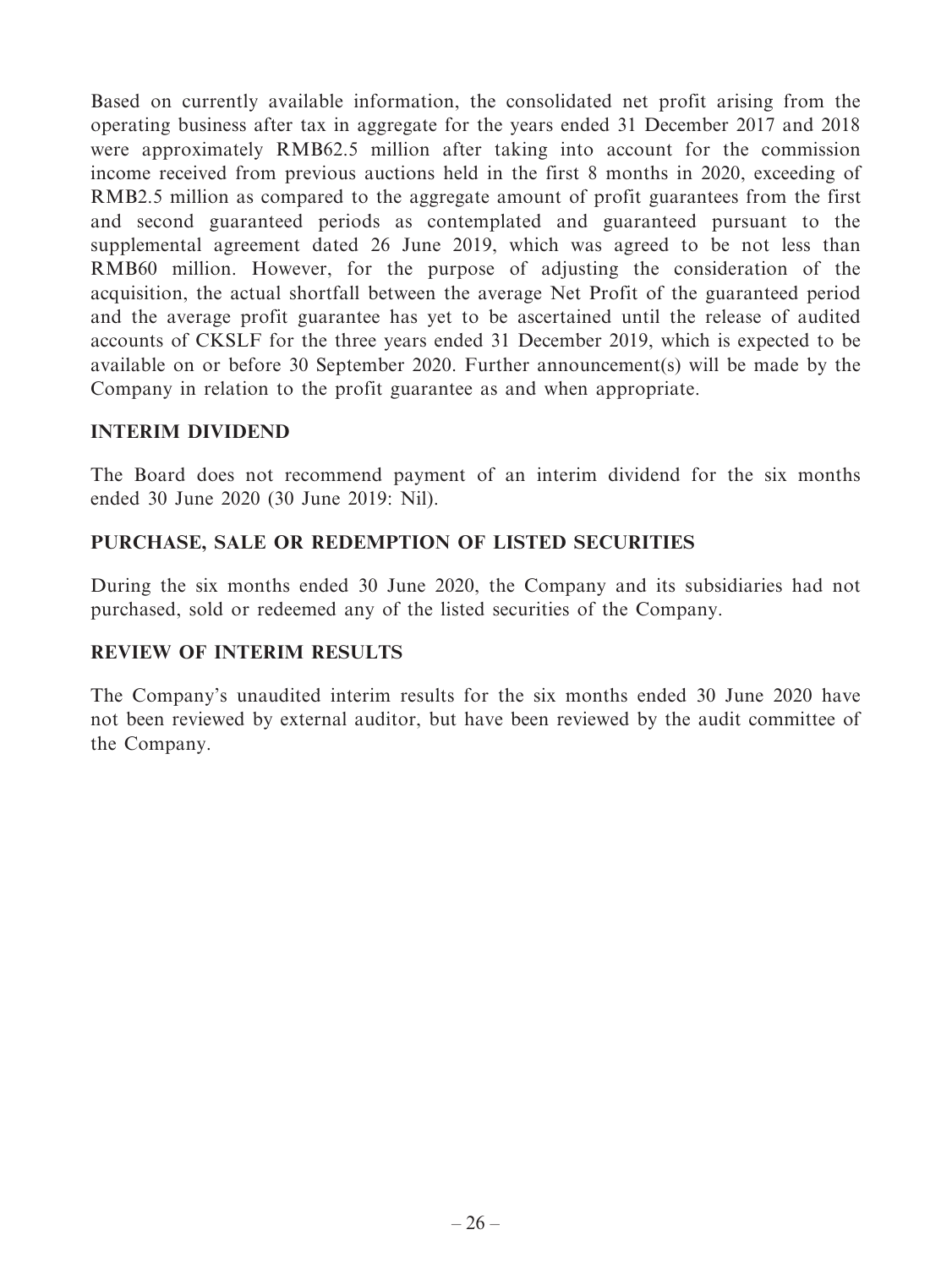# **CORPORATE GOVERNANCE**

The Board is committed to establish and maintain good corporate governance standards. The Board believes that maintaining good standard of corporate governance practices are essential in providing a framework for the Company to enhance corporate value and accountability to the shareholders of the Company.

During the six months ended 30 June 2020, the Company has applied the principles and complied with code provisions (the "Code") of the Corporate Governance Code (the "CG Code") as set out in Appendix 14 of the Rules Governing the Listing of Securities on the Stock Exchange of Hong Kong Limited ("Listing Rules"), save for the followings:

Code A.6.7 requires the independent non-executive directors and other non-executive directors should attend general meetings. Due to other pre-arranged business commitments which had to be attended, one non-executive director was absent from the special general meeting of the Company held on 11 March 2020 and one independent non-executive director was absent from the annual general meeting of the Company held on 29 May 2020. However, the other executive directors and non-executive directors (including independent non-executive directors) of the Company had attended the general meetings to ensure effective communication with the shareholders of the Company.

# **MODEL CODE FOR SECURITIES TRANSACTIONS BY DIRECTORS**

The Company has adopted the Model Code for Securities Transactions by Directors of Listed Issuers (the "Model Code") as its own code of conduct regarding securities transactions by the directors and senior management of the Company. Having made specific enquiries to all the directors, who confirmed their compliance with the required standards as set out in the Model Code during the six months ended 30 June 2020.

Senior management who, because of their offices in the Company, are likely to be in possession of inside information in relation to the Company's securities, have also been represented to comply with the provision of the Model Code when dealing in the securities of the Company.